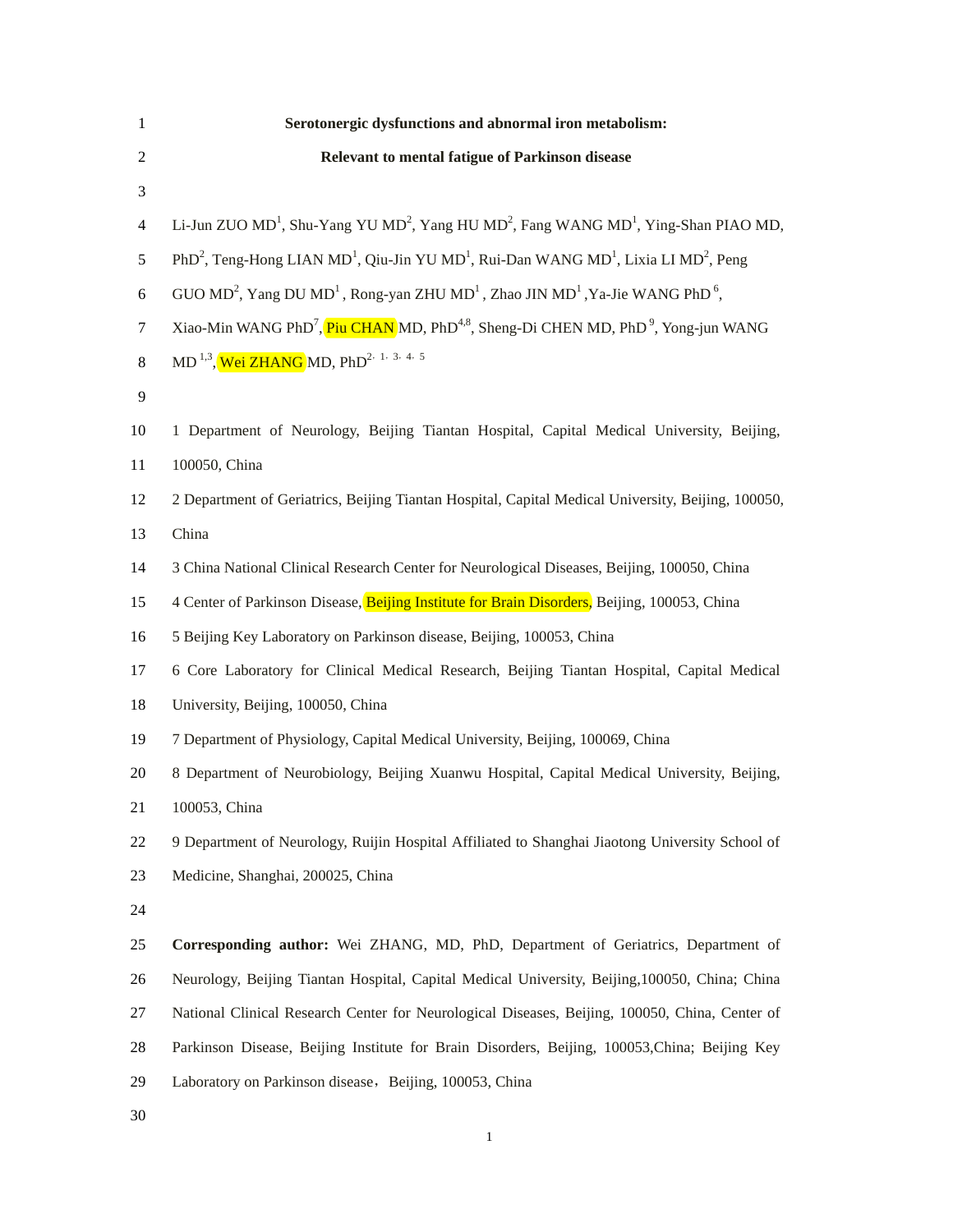- 31 Telephone: +8613911996107; Fax: 86-10-67098429; E-mail: ttyyzw@163.com
- 32 This work was performed at Beijing Tiantan Hospital, Capital Medical University, Beijing, China
- 33

#### 34 **Abstract**

35 Fatigue is a very common non-motor symptom in Parkinson disease ( PD ) patients. But its 36 potential mechanisms involving serotonergic dysfunction and abnormal iron metabolism in the 37 brain and peripheral system in patients with mental fatigue are still unknown. In this study, we 38 evaluated the fatigue symptoms by fatigue scales, classified into fatigue group and non-fatigue 39 group, and detected the levels of serotonin, iron and related proteins in CSF and serum. In CSF, 40 the level of 5-HT in fatigue group is decreased and the levels of iron and transferrin in fatigue 41 group are increased. Mental fatigue score is negatively correlated with the level of 5-HT and 42 positively correlated with the levels of iron and transferrin in PD group. Transferrin level is 43 negatively correlated with 5-HT level in CSF in PD group;In serum, the levels of 5-HT and 44 transferrin are decreased in fatigue group; Mental fatigue score exhibits a negative correlation 45 with 5-HT level in PD group. Thus serotonin dysfunction in central and peripheral systems may be 46 correlated with PD mental fatigue through abnormal iron metabolism.

47 **Key words:** Parkinson disease, mental fatigue, cerebral spinal fluid, serotonin, transferrin

48

#### 49 **Introduction**

50 Fatigue is one of the most common and disabling symptoms in Parkinson's disease (PD) with 51 high prevalence of 58.1%  $^1$ . As Kluger proposes criteria for diagnosis of PD-related fatigue, 52 patients must report significantly diminished energy levels or increased perceptions of effort that 53 are disproportionate to attempted activities or general activity level. Symptoms must be present for 54 most of the day every day or nearly every day during the previous month, adding other 4 or more 55 additional symptoms<sup>2</sup>. Above 50% PD patients consider fatigue as one of top three disabling 56 symptoms<sup>3</sup>. Fatigue in PD can be divided into mental fatigue and physical fatigue, which can be 57 identified by Fatigue scale-14 ( FS-14). Mental fatigue occurs after sustained intellectual activity 58 . or emotional tension<sup>4</sup>. Physical fatigue is a sense of exhaustion caused by repeated muscular 59 contraction or continuous physical activity<sup>5</sup>. Study has showed that mental fatigue and physical 60 fatigue had different mechanisms, and fatigue in PD mainly manifested mental fatigue  $\frac{6}{\text{S}}$ . So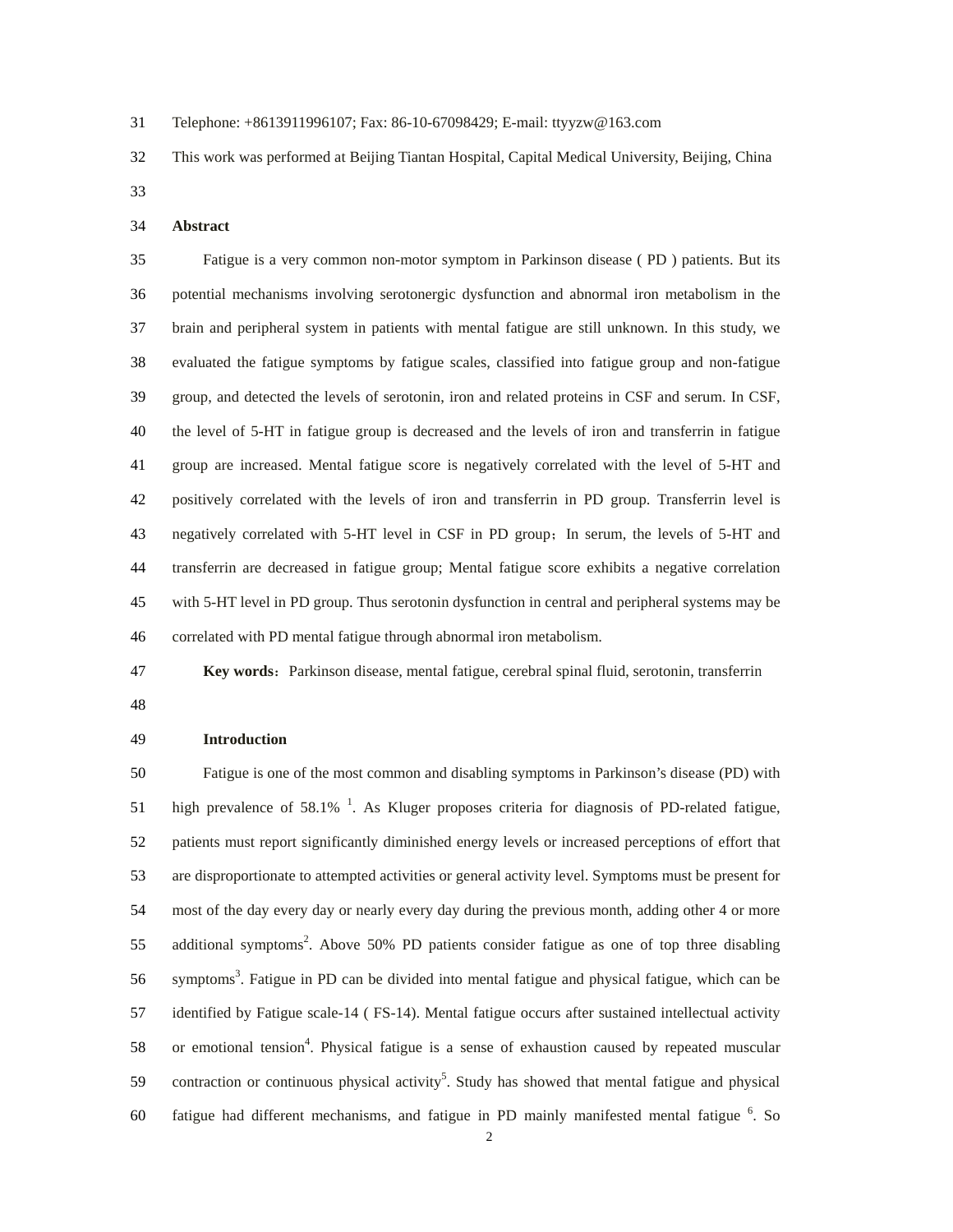61 mental fatigue may present the main characteristic of fatigue in PD. Yet, there are few studies 62 investigating the potential mechanisms about fatigue in PD. Moreover, there is no study exploring 63 the underlying mechanism about mental fatigue in PD.

 $[$ N,N-dimethyl-2-(2-amino-4-cyanophenylthio) benzylamine] ( $^{11}$ C-DASB) PET reveals that 65 fatigue in PD patients is related to striatal and limbic serotonergic (5-HT) dysfunction<sup>7</sup>, however, 66 few studies directly investigated the level of 5-hydroxytryptamine (5-HT) both in CSF and serum 67 in PD patients with fatigue. Furthermore, the role of 5-HT dysfunction in brain and peripheral 68 system on mental fatigue in PD patients remains unclear.

69 Several autopsy reports show iron deposition in substantia nigra (SN) in PD patients. 70 Studies showed PD patients have hyperechogenicity in SN by transcranial sonography (TCS)  $^8$  and 71 iron deposition mainly in SN pars compacta (SNpc) by susceptibility weighted imaging (SWI) <sup>9</sup>. Iron-related neurodegeneration can be attributed for the defects in its metabolism and/or 73 homeostasis and subsequent accumulation in the specific brain regions. For example, the level of 74 transferrin, an iron metabolism-related protein, in brains of PD subjects is remarkably increased 75 comparing with normal control subjects<sup>10</sup>. Studies imply that mutations in metabolism-related 76 proteins genes, such as transferrin<sup>11</sup>, and ferritin<sup>12</sup> are related to PD incidence, indicating that 77 abnormal iron related proteins in brain participate in the pathogenesis of PD. However, no study 78 detects the levels of iron and related proteins in CSF and serum in PD patients with mental fatigue, 79 and no investigation focuses on the correlation between mental fatigue and iron metabolism in 80 CSF and serum in PD patients. Moreover, the relationship between 5-HT and iron and related 81 proteins in PD with mental fatigue is unknown.

82 In this study, in PD patients, we assessed mental fatigue by FS-14, detected the levels of 83 5-HT, iron and related proteins, including transferrin, lactoferrin and ferritin in CSF and serum, 84 and analyzed the correlations among mental fatigue score and the levels of above factors, and 85 attempt to figure out the underlying mechanisms of PD with mental fatigue relating 5-HT and iron 86 metabolism.

87

### 88 **Methods**

89 **Subjects**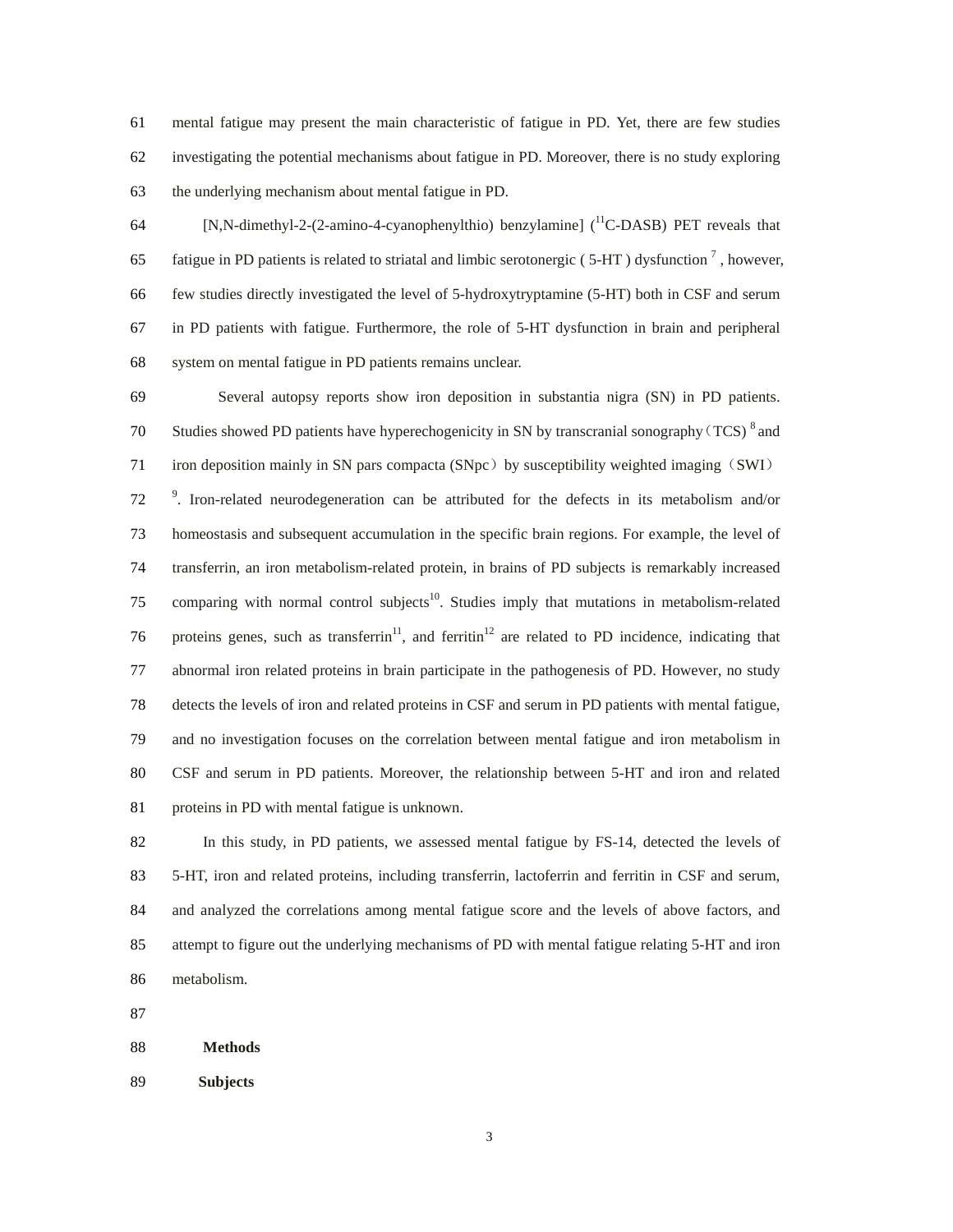90 Patients with PD. PD patients were recruited from the neurodegenerative outpatient clinics in 91 the Department of Geriatrics and Neurology, Beijing Tiantan Hospital, Capital Medical University. 92 Demographic information including age, sex, disease severity and disease duration as well as 93 levodopa equivalent daily doses was recorded. Patients were diagnosed with PD according to 94 Movement Disorder Society Clinical Diagnostic Criteria for Parkinson's Disease <sup>13</sup>. PD patients 95 with blood donation histories, systemic diseases including anemia, heart failure, pulmonary 96 disorders, hepatosis, chronic liver/renal failure, severe hypothyroidism and diabetes were excluded. 97 Female patients who had not been through menopause were not included in this study. PD patients 98 with an Epworth Sleepiness Scale score of  $>6^{14}$  or an Apathy Scale score of  $\geq 14$  were excluded<sup>15</sup>. 99 This study consecutively recruited 530 PD patients. Of 530 PD patients, 4 patients with pulmonary 100 disorders, 5 patients with severe hypothyroidism and 3 patients with heart failure were also 101 excluded. Finally, a total of 518 PD patients were recruited in this study.

102 Control subjects. Total 29 age-matched controls from Beijing Tiantan Hospital were selected 103 based on the following criteria: 1) no neurological symptoms and signs; 2) no histories of blood 104 donation; 3) no intracranial diseases; 4) no systemic diseases affecting sleep or fatigue, such as 105 hypertension, anemia, hepatosis, heart failure, pulmonary disorders, chronic liver/renal failure, 106 severe hypothyroidism, diabetes, or epilepsy history; 5) no essential tremor, PD, secondary 107 parkinsonism, or Parkinson-plus syndrome; 6) no obvious apathy, cognitive impairment, or 108 psychiatric symptoms; 7) no dysarthria or mental illness that affect expression; 8) no alcohol or 109 drug abuse. Female controls who had not been through menopause were not included in this study. 110 The controls were also patients, but their diseases were not related to and did not influence the 111 results of this investigation, such as peripheral neuropathy and headache caused by high 112 intracranial pressure.

113

# 114 **Assessment of PD**

### 115 **Assessment of fatigue**

116 The Fatigue Severity Scale (FSS) satisfies the criteria of a ''recommended'' fatigue scale in PD 117 (both for screening and severity rating) because it has been shown to have good psychometric 118 properties (including discrimination between fatigued and non-fatigued patients) in PD patients 119 and has been used by some studies<sup>16</sup>. It is a self-administered 9-item fatigue rating scale, and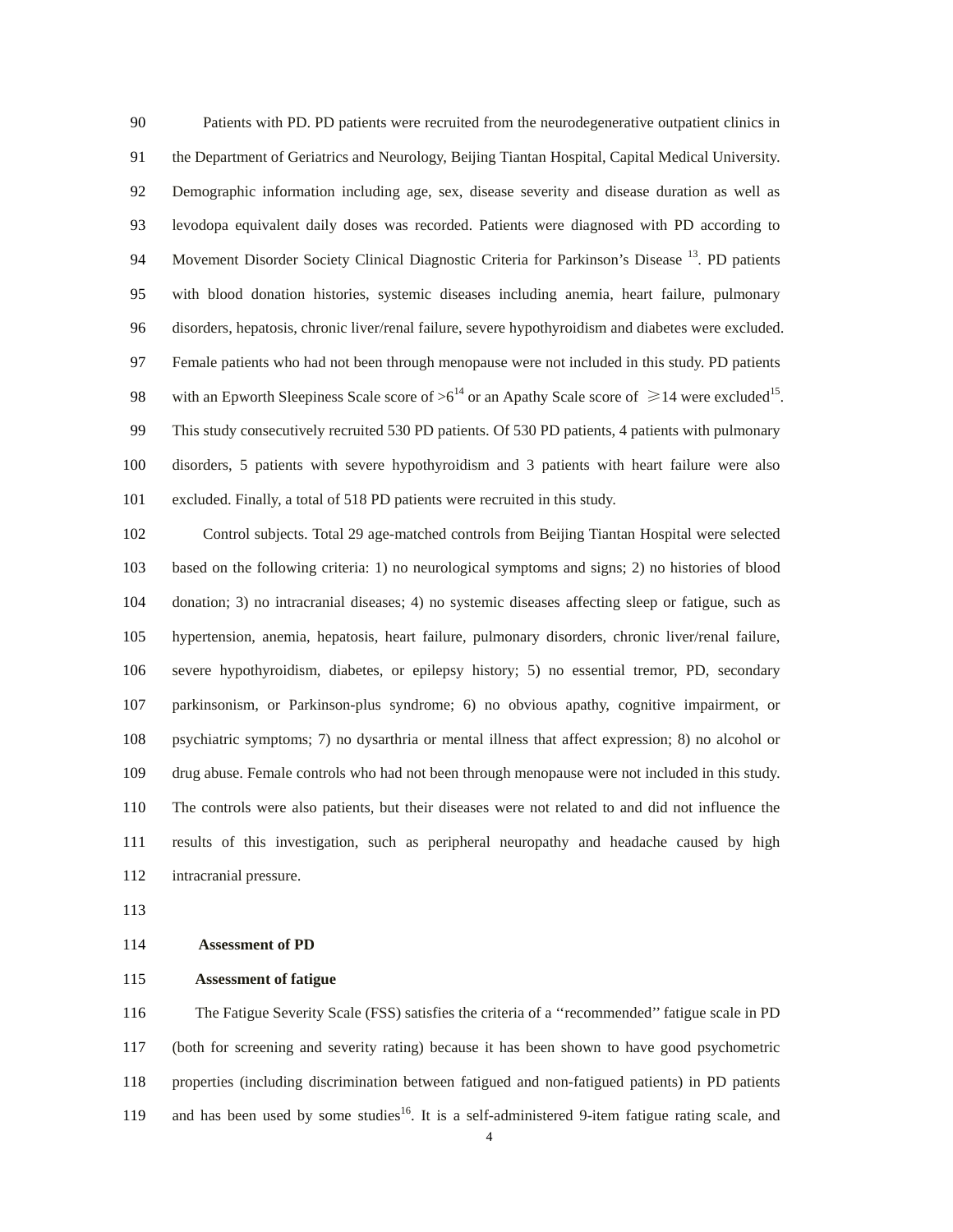120 encompasses several aspects of fatigue and their impact on patients' daily functioning. Patients 121 were asked to rate how each item described their fatigue level from 1 ( strongly disagree ) to 7 122 ( strongly agree ). Total FSS score was obtained by dividing the sum of all item scores by 9. 123 Patients with total FSS score  $\geq$  4 points and  $\leq$  4 points were classified into the fatigue group and 124 non-fatigue group, respectively<sup>16</sup>.

125 FS-14 is a reliable and valid self-rating scale with14-items for fatigue evaluation. Item 1-8 126 and 9-14 of FS-14 reflect physical fatigue and mental fatigue, respectively. Higher total score of 127 FS-14 indicates severer fatigue<sup>17</sup>. The sensitivity and specificity of FS-14 are 75.5 % and 74.5%, 128 respectively.

129 This study has been approved by Beijing Tiantan Hospital review board (KY2013-003-03). 130 Written informed consent was obtained from all participating subjects. This study was performed 131 according to the guidelines of Capital Medical University, which abides by the Helsinki 132 Declaration on ethical principles for medical research involving human subjects.

## 133 **Clinical assessments of motor symptoms and non-motor symptoms**

134 The severity of PD was assessed based on the Hoehn and Yahr (H-Y) stage. Motor symptoms 135 were evaluated by Unified Parkinson's Disease Rating Scale (UPDRS) III, in which items 20 and 136 21 were for tremor, item 22 was for rigidity, items 23–26 and 31 were for bradykinesia, and items 137 27–30 were for postural and gait abnormalities. The score for each motor symptom was calculated 138 by summing up the score for the relevant items in UPDRS III. Non-motor symptoms were 139 evaluated by using the following scales: Hamilton Depression Scale (HAMD) (24 items) for 140 depression, Hamilton Anxiety Scale (HAMA) (14 items) for anxiety, Mini-Mental State 141 Examination (MMSE) for cognitive function, Pittsburgh Sleep Quality Index (PSQI) for sleep 142 disorders.

# 143 **CSF and serum sample collection**

144 Anti-parkinsonian drugs were withheld for 12-14 hours if patients' condition allowed. Total 3 145 ml CSF was taken in a polypropylene tube between 7 a.m. and 10 a.m. under fasting condition 146 through lumbar puncture. Total 2 ml venous whole blood was collected. Approximately 0.5 ml 147 volume of CSF and serum were aliquotted into separate Nunc cryotubes and kept frozen at -80℃ 148 until ready for assay. Each aliquot dedicated for each measure to avoid freeze-thawing and 149 potential degradation of protein.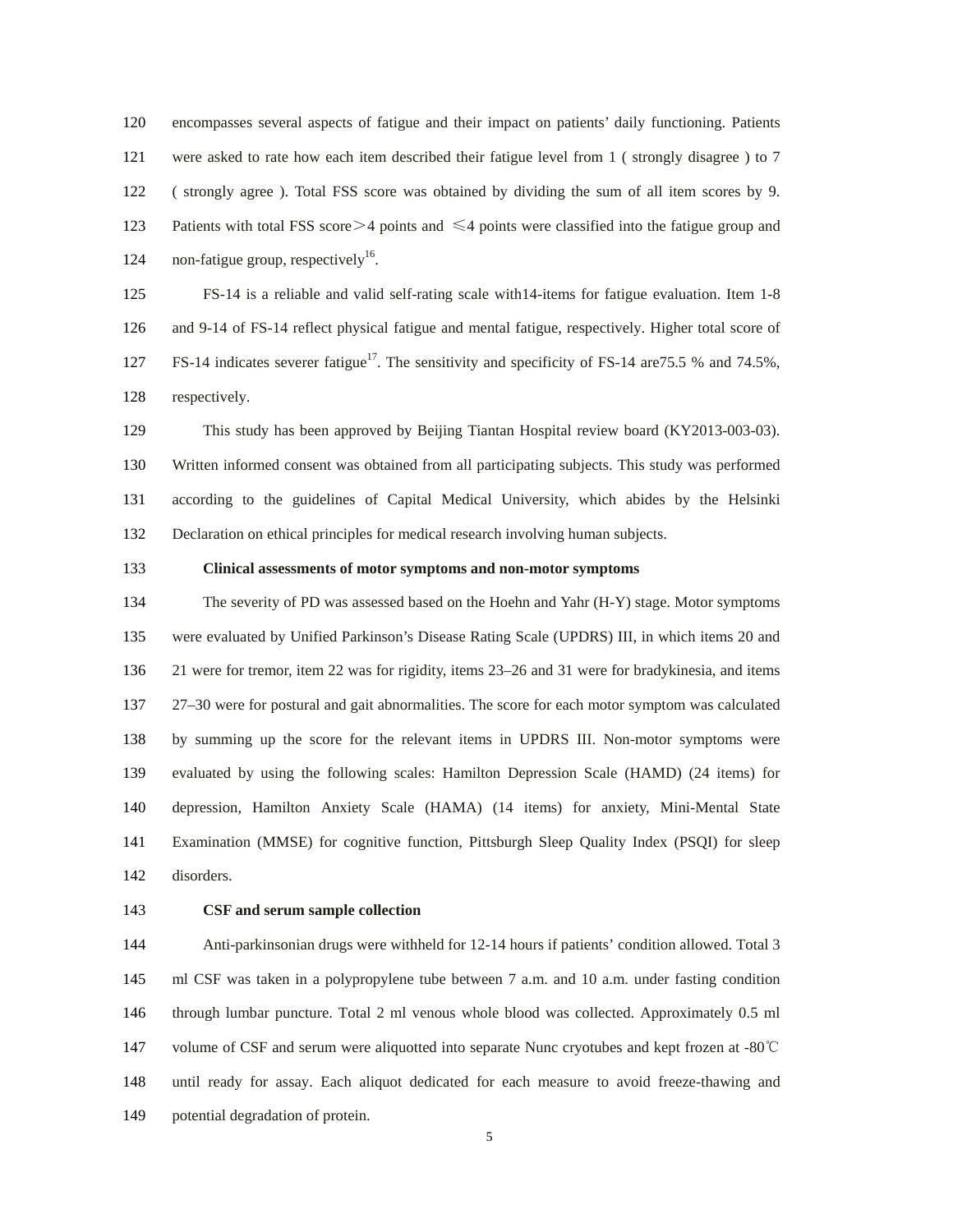150

#### 151 **Detection of the levels of 5-HT in CSF and serum**

152 The levels of 5-HT in CSF and serum from PD patients were measured by high performance 153 liquid chromatography ( HPLC ). Henomenex 150\*2mm,150\*3mm chromatographic columns and 154 LC-MS-MS 6410 chromatographic instrument were from Agilent Company ( USA ), and standard 155 sample was from Sigma Company ( USA ).

156

### 157 **Detection of the levels of iron and related proteins in CSF and serum**

158 The levels of iron and its metabolism-related proteins, including iron, ferritin, transferrin and 159 lactoferrin, in CSF and serum from PD patients are detected by Enzyme Linked Immunosorbent 160 Assay (ELISA). Ab83366 kit for iron, Ab108911 kit for transferrin, and Ab108837 kit for ferritin 161 were from Abcam Company (Cambridge, United Kindom). CSB-E08831h kit for lactoferrin was 162 from Wuhan Huamei Biological Limited Company (Wuhan, China).

163

### 164 **Data analyses**

165 Statistical analyses were performed with SPSS Statistics 20.0 (IBM Corporation, New York,

166 USA). P value was statistically significant when it was less than 0.05.

167 Demographics information, motor symptoms, depression and anxiety were compared 168 between fatigue and non-fatigue groups. The levels of 5-HT, iron and related proteins in CSF and 169 serum were compared among control, fatigue and non-fatigue groups.

170 Continuous variables, if they were normally distributed, were presented as means  $\pm$  standard 171 deviations and compared by ANOVA test. Bonferroni correction was performed in further 172 comparisons between two groups. P value was significant when it was < 0.05. Continuous 173 variables, if they were not normally distributed, were presented as median (quartile) and compared 174 by nonparametric test. P value was significant when it was < 0.017 in further comparisons 175 between two groups. Discrete variables were compared by Chi square test.

176 Spearman correlation analyses were made between the score of mental fatigue and the level 177 of 5-HT in CSF, between the score of mental fatigue and the levels of iron and iron 178 metabolism-related proteins in CSF and serum, among the levels of iron and tranferrin in CSF and 179 age, disease duration, the scores of UPDRS III, tremor, rigidity, bradykinesia, postural and gait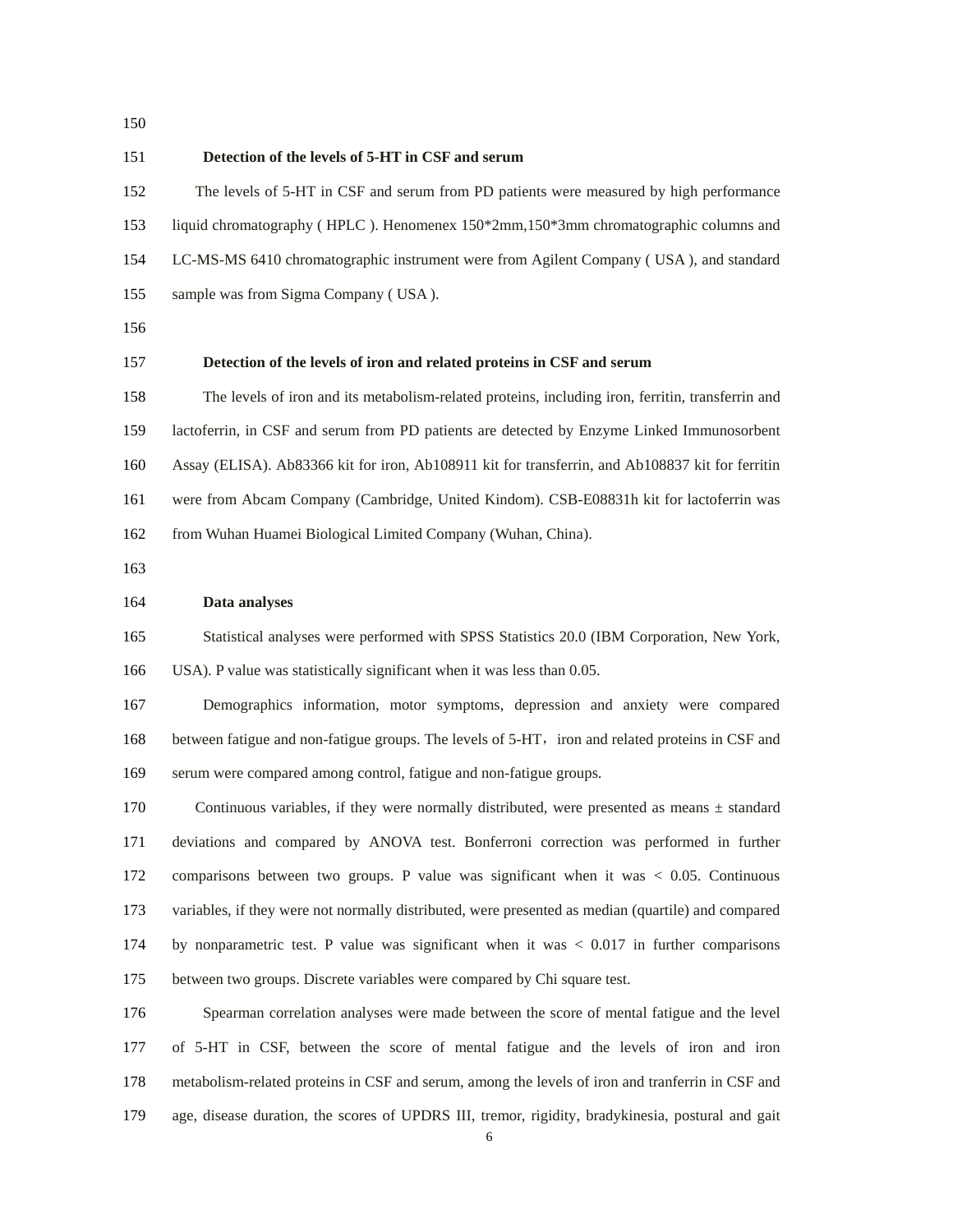180 abnormalities, HAMD and HAMA, and between the levels of 5-HT and iron and related proteins

181 in CSF in PD group.

- 182 Multiple linear regression models were established, in which the level of 5-HT in CSF in PD 183 group were set as dependent variables, whereas the score of mental fatigue, disease duration,
- 184 H-Y stage, the scores UPDRS III, tremor, rigidity, bradykinesia, postural and gait abnormalities,
- 185 HAMD and HAMA were set as independent variables. P value was significant when it was < 0.05.

186 **Results** 

### 187 **Frequency and assessment of fatigue in PD patients**

188 Among the 518 PD patients, 250 cases (52.12%) were male and 268 (47.88%) were female. 189 The average score of mental fatigue in fatigue and non-fatigue groups is 7.00 (6.00~8.00) and 4.00 190 (2.00~6.00) points, respectively. The disease duration varied from 3 month to 33 years, with a 191 median of 2.5 years [interquartile range (IQR): 4.0 years]. The demographic characteristics are 192 listed in **Table 1, Supplemental table 1 and Supplemental table 2**.

193 In the 518 PD patients with fatigue, 80 cases (15.44%) have fatigue before the onset of motor 194 symptoms. The fatigue group shows more advanced H-Y stage, higher total UPDRS III scores

195 and higher scores of tremor, rigidity, bradykinesia, postural and gait abnormalities according to 196 UPDRS III when compared with the non-fatigue group. The fatigue group also scores higher on 197 HAMA and HAMD than the non-fatigue group, suggesting that individuals in the fatigue group 198 have severer anxiety and depression than those in the non-fatigue group. The fatigue group and 199 non-fatigue group do not differ in terms of demographic information, such as age, sex, disease 200 duration and levodopa equivalent daily dose (**Table 1, Supplemental table 1 and Supplemental**  201 **table 2**).

202

# 203 **Relationship among the score of mental fatigue, the levels of 5-HT, iron and related**  204 **proteins in CSF**

205 **Relationship between the score of mental fatigue and the level of 5-HT in CSF.** 

206 The level of 5-HT in CSF is compared among control, fatigue and non-fatigue groups (**Table**  207 **2**). The level of 5-HT in CSF in fatigue group is prominently lower than that in control and 208 non-fatigue groups. Further analysis indicates that the score of mental fatigue increases with the 209 decreased level of 5-HT ( $r=-0.233$ ,  $P \le 0.05$ ) in CSF.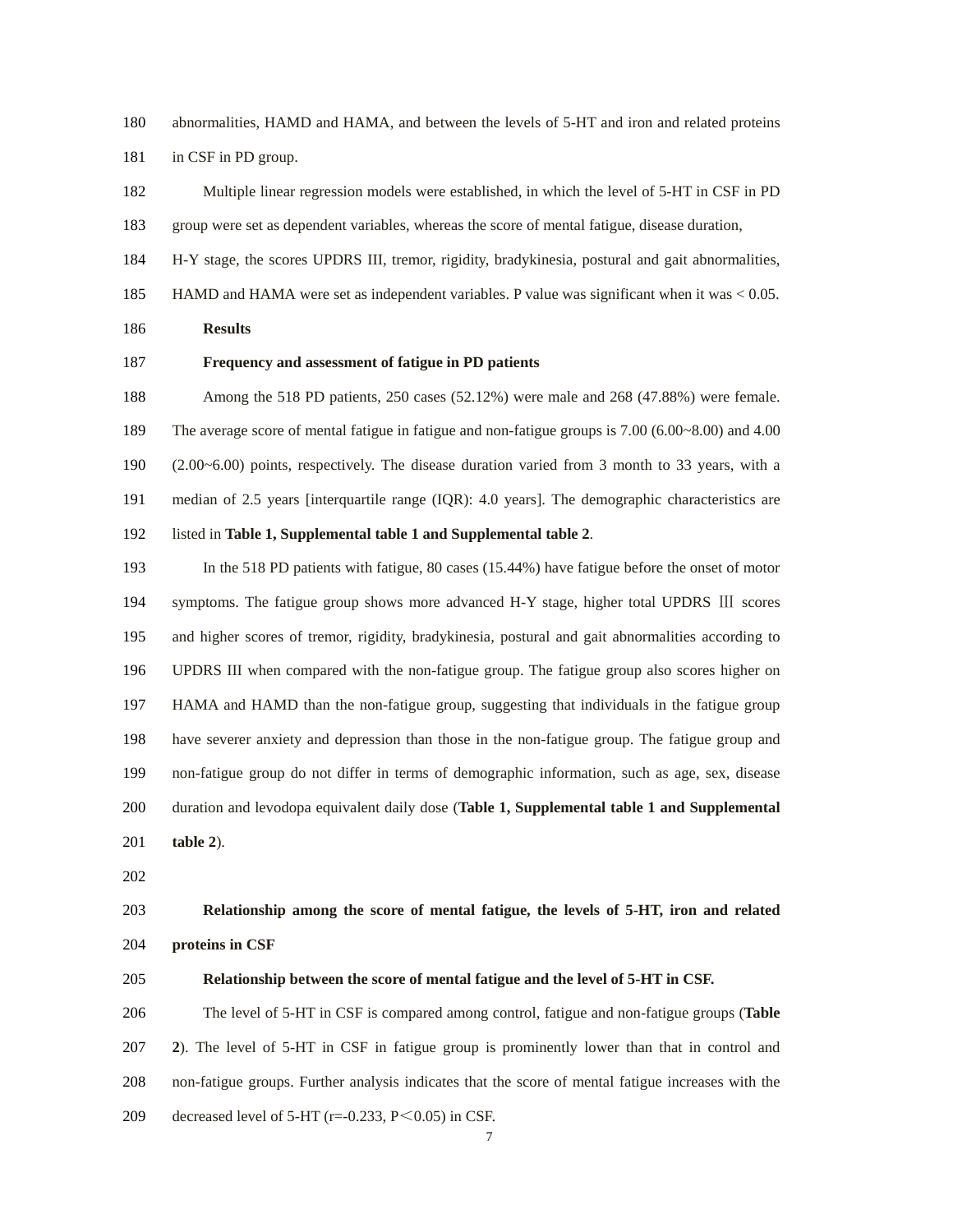210

# 211 **Relationship between the score of mental fatigue and the levels of iron and related**  212 **proteins in CSF.**

213 The levels of iron, transferrin, ferritin and lactoferrin in CSF are compared among control, 214 fatigue and non-fatigue groups (**Table 2**). The levels of iron and transferrin in CSF in fatigue 215 group are prominently higher than that in control and non-fatigue groups. The level of transferrin 216 in CSF in non-fatigue is strikingly higher than that in control group. Correlation analyses 217 demonstrate mental fatigue score increases with the elevated levels of iron  $(r = 0.372, P \le 0.05)$ 218 and transferrin ( $r = 0.323$ ,  $P \le 0.05$ ) in CSF in PD group.

219

# 220 **Relationship between the level of 5-HT and iron and related proteins in CSF.**

221 Further analyses indicate that 5-HT level decreases with the increased level of transferrin 222 (r=-0.492, P=0.008) in CSF in PD group (**Table 3**). In the multiple linear regression models, we 223 still find 5-HT level in CSF is significantly and negatively correlated with transferrin level 224  $(r=-0.714, P=0.033)$  after adjusting for confounders.

225 **Relationship among the levels of 5-HT, iron and transferrin in CSF**,**age, age of onset,**  226 **disease duration, the scores of UPDRS III, tremor, rigidity, bradykinesia, postural and gait**  227 **abnormalities, depression and anxiety in PD group.**

228 Analyses of the correlations of the level of 5-HT in CSF with age, age of onset, disease 229 duration, the scores of UPDRS III, tremor, rigidity, bradykinesia and postural and gait 230 abnormalities, depression and anxiety imply that 5-HT level is negatively correlated with the 231 scores of rigidity (r=-0.23, P = 0.024) and HAMD (r=-0.79, P = 0.046).

232 Analyses of the correlations of iron level in CSF with age, age of onset, disease duration, the 233 scores of UPDRS III, tremor, rigidity, bradykinesia and postural and gait abnormalities, depression 234 and anxiety reveal that iron level in CSF is positively correlated with the scores of rigidity ( $r =$ 235 0.96, P = 0.002) and bradykinesia (r = 0.19, P = 0.003).

236 Analyses of the correlations of transferrin level in CSF with age, age of onset, disease duration,

237 the scores of UPDRS III, tremor, rigidity, bradykinesia and postural and gait abnormalities,

- 238 depression and anxiety indicate no significant correlations ( $r = 0.31$ ,  $P = 0.067$ ).
- 239 **Influencing factors of mental fatigue in PD group.**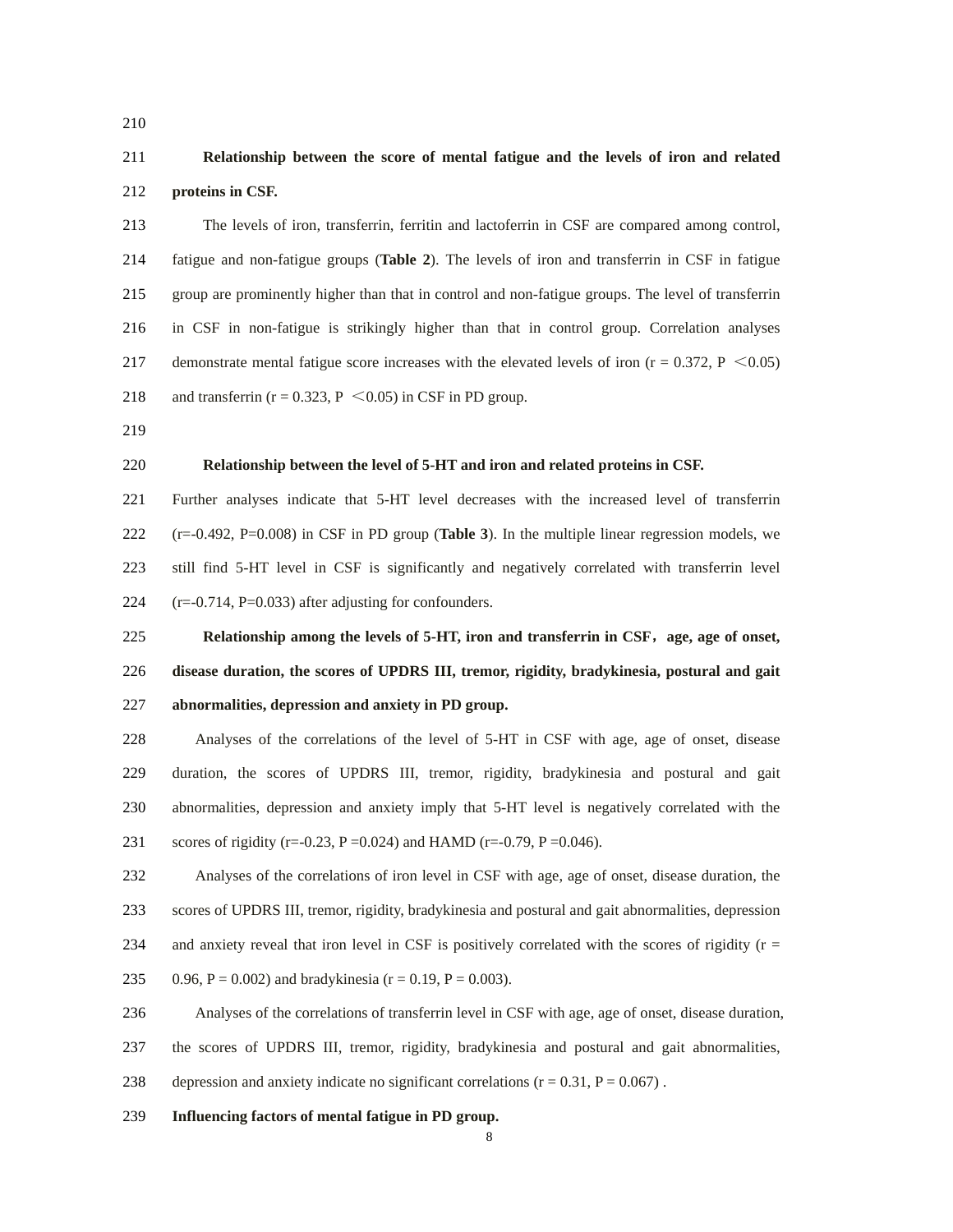240 Multiple linear regression model (Type I) is established, in which mental fatigue in PD group 241 is set as dependent variable, whereas the scores of HAMD, HAMA , UPDRS III, tremor, rigidity, 242 bradykinesia and postural and gait abnormalities, the level of 5-HT in CSF, age, sex, disease 243 duration and H-Y stage are set as independent variables. The results indicate that 5-HT level in 244 CSF is the only influencing factors for mental fatigue score in PD group (regression coefficient = 245 -0.175, P = 0.033), whereas the scores of HAMD, HAMA, UPDRS III, tremor, rigidity, 246 bradykinesia and postural and gait abnormalities, age, sex, disease duration and H-Y stage do not 247 enter the regression equation (**Supplemental table 3** ).

248

# 249 **Relationship between the score of mental fatigue and the levels of 5-HT, iron and**  250 **related proteins in serum**

251

## 252 **Relationship between the score of mental fatigue and the level of 5-HT in serum**

253 The level of 5-HT in serum is compared among control, fatigue and non-fatigue groups 254 (**Table 4**). The decreased level of 5-HT in serum is observed in fatigue and non-fatigue groups 255 comparing with control group. Further analysis shows the score of mental fatigue decreases with 256 the reduced 5-HT level ( $r = -0.370$ ,  $P = 0.022$ ) in serum in PD group.

257

# 258 **Relationship between the score of mental fatigue and the levels of iron and related**  259 **proteins in serum.**

260 The levels of iron, transferrin, ferritin and lactoferrin in serum are compared among control, 261 fatigue and non-fatigue groups (**Table 4**). The data reveal that transferrin level in serum in fatigue 262 group is prominently decreased comparing with non-fatigue and control groups. Further analyses 263 imply no relationship between the score of mental fatigue and the levels of iron and related 264 proteins in serum.

265

# 266 **Relationship between the level of 5-HT and the levels of iron and related proteins in**  267 **serum.**

268 Correlation analyses are made between the level of 5-HT and the levels of iron and related 269 proteins in serum. The data do not indicate any correlation among them  $(r=0.51, P>0.05)$ .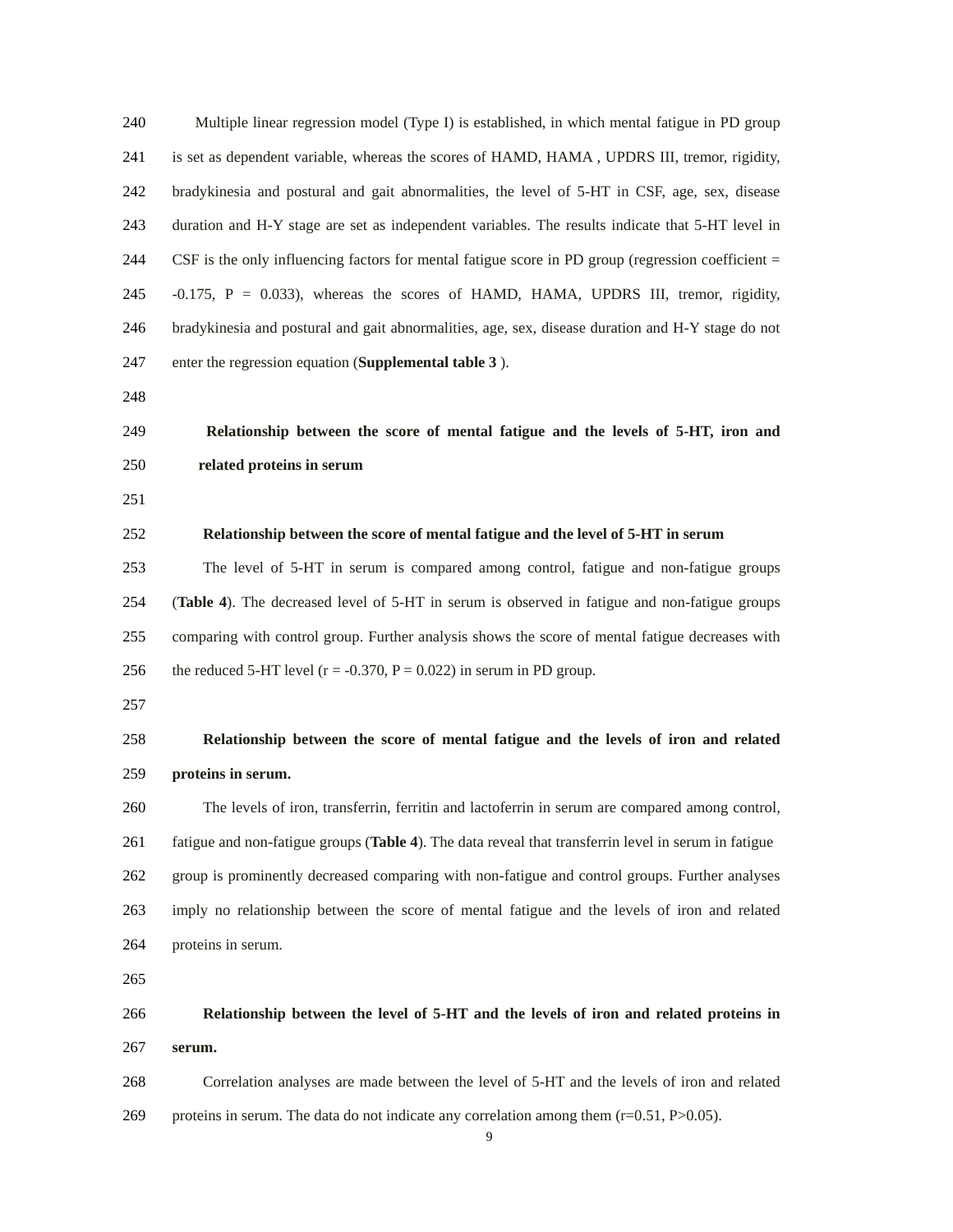## 270 **Discussion**

271 In this study, 58.88% of total PD patients have fatigue, indicating that fatigue is a very 272 common non-motor symptom in PD patients, which is a little higher than that in previous report. 273 The different prevalence between our and other investigations may be accounted for the 274 differences in H-Y stage and disease duration of the patients and scales used for evaluating 275  $\frac{275}{275}$  fatigue<sup>1</sup>. Eighty out of 518 PD patients (15.44%) were with fatigue prior to the appearance of 276 motor symptoms, supporting that fatigue might be one of prodromal symptoms of PD. One study 277 showed that fatigue frequently occurred in the 2 to 10 years premotor period <sup>18</sup>. Patients with 278 fatigue might have a high risk of 1.56 to develop  $PD^{19}$ . Fatigue could help to identify individuals 279 at the earliest stages of PD. PD patients with fatigue in the present study showed a more advanced 280 H-Y stage, severer motor symptoms and non-motor symptoms indicated by higher scores of total 281 UPDRS III, HAMA and HAMD (**Table 1, Supplemental table 1 and Supplemental table 2** ). 282 Importantly, further analyses of each motor symptom in the PD patients revealed that the score of 283 each motor symptom, including tremor, rigidity, bradykinesia and postural and gait abnormalities, 284 in the fatigue group was significantly higher than that in the non-fatigue group (**Table 1,**  285 **Supplemental table 1 and Supplemental table 2** ), illustrating that fatigue worsened with 286 disease progression  $^{20}$ . Previous studies have reported that rigidity, bradykinesia  $^{21}$  and postural 287 and gait abnormalities  $22,23$  were related to fatigue of PD. The present study was the first to reveal 288 that tremor is related to fatigue of PD. It might be that both tremor and fatigue have the same 289 central origin, and their generation was linked to a failure in the basal ganglia-thalamo-cortical 290  $\;$  loop <sup>24,25</sup>.

291 To our knowledge, this was the largest study assessing 5-HT level in CSF in PD patients, and 292 exploring the relationship between 5-HT level in CSF and mental fatigue. Recently, growing 293 evidence suggested that PD was not solely affecting the dopaminergic system, but also 294 serotonergic system with the data from biochemical, animal, postmortem, and functional imaging 295 studies  $26$ . Even in early stage of PD patients, it was also observed reduced serotonin transporter 296 availability  $27$ . In this study, we found that 5-HT level in CSF in fatigue group was prominently 297 lower than that in control and non-fatigue groups(**Table 2**). Profoundly, we found that the score 298 of mental fatigue increased with the declined 5-HT level in CSF, and the decreased 5-HT level is 299 the only influencing factor for mental fatigue in PD patients (**Supplemental table 3**). In brain, the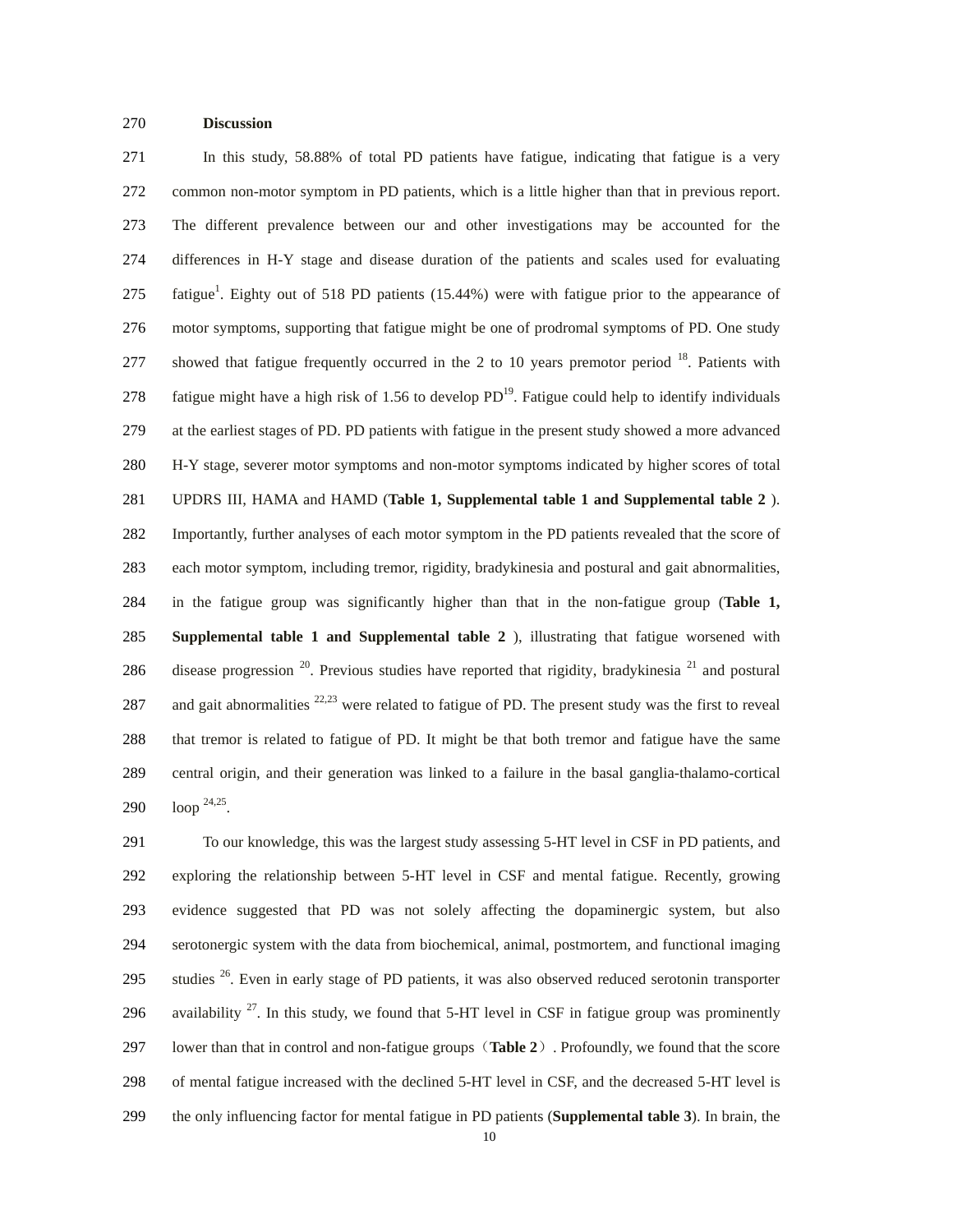300 serotonergic system originates from the brainstem raphe nuclei, suggesting that decreased 5-HT 301 level in brain may predict mental fatigue in PD. As we all know, when Lewy bodies appeared in 302 Braak stage 2 in the lower raphe nuclei and locus coeruleus, PD patients manifested with fatigue<sup>28</sup>. 303 Post-mortem studies have observed a loss of serotonergic cell bodies with Lewy bodies  $304$  aggregated in the raphe nuclei<sup>29</sup> and subsequently a global deficiency of serotonergic markers in 305 cortical and subcortical structures that received raphe projections<sup>30</sup>. A recent study showed that PD 306 patients with fatigue have a significant reduction of 5-HT transporter binding in basal ganglia and 307 thalamus by utilizing 11C-DASB PET compared to the PD patients without fatigue<sup>7</sup>. However, 308 another study has showed no association between raphe nuclei 5-HT transporter (SERT) 309 availability and fatigue by using 123I-FP-CIT single photon emission computed tomography in 310 early drug-naive PD patients<sup>27</sup>, which was inconsistent with our study. It might be that PD patients 311 recruited in the two studies were at different disease stages. The average H-Y stage of PD patients 312 was 1.5 $\pm$ 0.5 in the former study<sup>27</sup>, which was lower than that in PD patients in our study (2.0 $\pm$ 0.8 313 stage). Above two studies explored the relationship between 5-HT in focal brain region and 314 fatigue in PD patients by using imaging method, which indirectly reflects 5-HT change in brain. 315 PET imaging is very expensive, which is difficult for most of PD patients to bear the financial 316 burden. Furthermore, the loss of serotonergic cell bodies with Lewy bodies aggregated in the 317 anglee nuclei<sup>29</sup> and subsequently a global deficiency of serotonergic markers in cortical and  $318$  subcortical structures that received raphe projections<sup>30</sup>. Thus, CSF is an optimal and objective 319 source for allowing us to test and monitor the change of 5-HT level in the serotonergic 320 system-containing brain regions in PD patients with fatigue. There is no study investigating the 321 relationship between 5-HT in CSF and mental fatigue in PD. We for the first time to demonstrate 322 that decreased 5-HT in CSF is related to mental fatigue in PD, implying that decreased 5-HT level 323 in CSF might be a predictor for mental fatigue of PD.

324 There were rare studies investigating 5-HT level in serum in PD patients. 5-HT level in  $325$  serum balanced by 5-HT secretion, catabolism and platelet uptake mechanisms  $31$ . In this study, we 326 found the decreased level of 5-HT in serum in both fatigue and non-fatigue groups comparing 327 with the control group (**Table 4**). Further analysis showed that the score of mental fatigue 328 increased with the decline of 5-HT level in serum in PD group. The decreased 5-HT level in serum 329 were consistent with its level in CSF in these PD patients with mental fatigue. This suggested that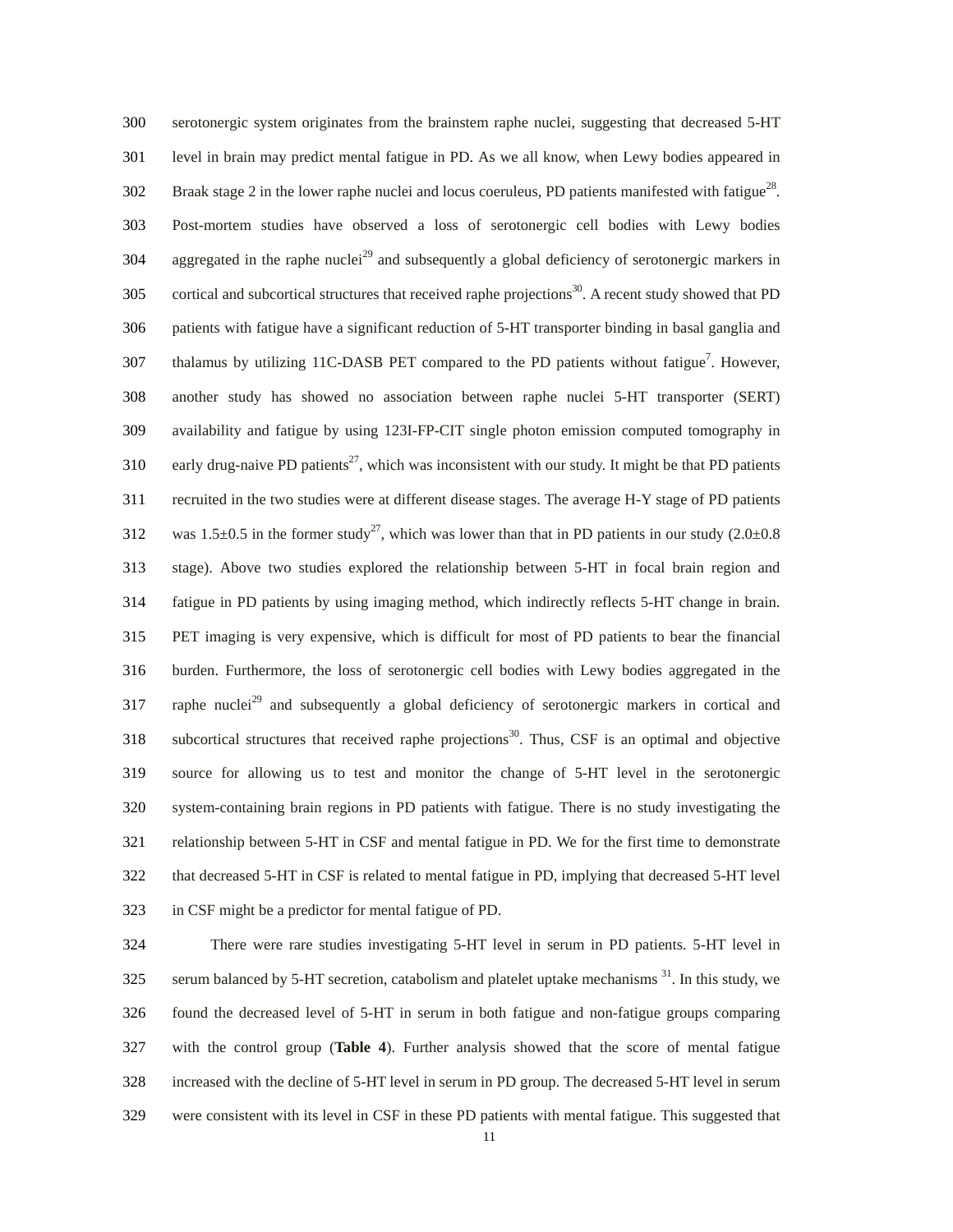330 serum could be a very reasonable alternative to CSF when measuring serotonin levels and be 331 probably preferable in predicting 5-HT level in CSF in PD patients with fatigue since it was much 332 less invasive.

333 We furtherly explored the mechanism for the decline of 5-HT level in CSF in PD patients 334 with mental fatigue. Previous study have reported that 5-HT could protect against oxidase stress in 335 . PD patients  $32$ . Yet, several studies have proved that nigral iron was a trigger of oxidative stress in 336 PD <sup>33</sup>. Recently, one study showed that 5-(Nmethyl-N-propargyaminomethyl)-8-hydroxyquinoline  $(337 \text{ (M30)}$ , an iron chelator, could increase 5-HT level in the brain of PD rat  $^{34}$ . By far, no study 338 focused on the relationship between iron and its related proteins and mental fatigue of PD. In this 339 study, the levels of iron and transferrin in CSF in the fatigue group were prominently higher than 340 those in control and non-fatigue groups, and the level of transferrin in CSF in non-fatigue is 341 strikingly higher than that in control group (**Table 2**). And the score of mental fatigue increased 342 with the elevated levels of iron and transferrin in CSF in PD group, implying an excessive iron 343 deposition in brain and an abnormal iron metabolism in brain in PD patients. Several studies have 344 proved iron deposition in SN in PD patients<sup>35</sup>. Our study firstly find that increased iron level in 345 CSF is related to fatigue. Iron in brain interstitium may bind to large molecules, such as transferrin, 346 and then is transported into neurons. Excessive intake of exogenous iron may induce redundant  $347$  iron deposition in the brain<sup>36</sup>. It may be explained that excessive iron deposits in brain region 348 related to mental fatigue, such as raphe nuclei, resulting in symptom of fatigue. These results 349 indicated a potential role of abnormal iron metabolism on mental fatigue in PD patients, and iron 350 and transferrin might be the potential indicators for mental fatigue in PD patients.

351 In this study, transferrin levels in serum in the fatigue group and non-fatigue group were 352 reduced comparing with that in the control group (**Table 4**). Further analyses showed no 353 relationship between the score of mental fatigue and the levels of iron and related proteins in 354 serum. Iron in serum could transfer into brain through blood-brain barrier (BBB), and thus it  $355$  might also participate in the pathogenesis of PD<sup>37</sup>. Transferrin was the main receptor-mediated 356 transporter of iron from periphery to brain across BBB and a transporter of iron throughout the 357 brain<sup>38</sup>. Our previous work have found the decreased transferrin level in serum in PD patients with 358 sleep disorders<sup>39</sup>, as well as PD patients with rapid eye movement-sleep behavior disorder  $(RBD)^{40}$ . Hence, we speculate that BBB of PD patients may be more seriously damaged than that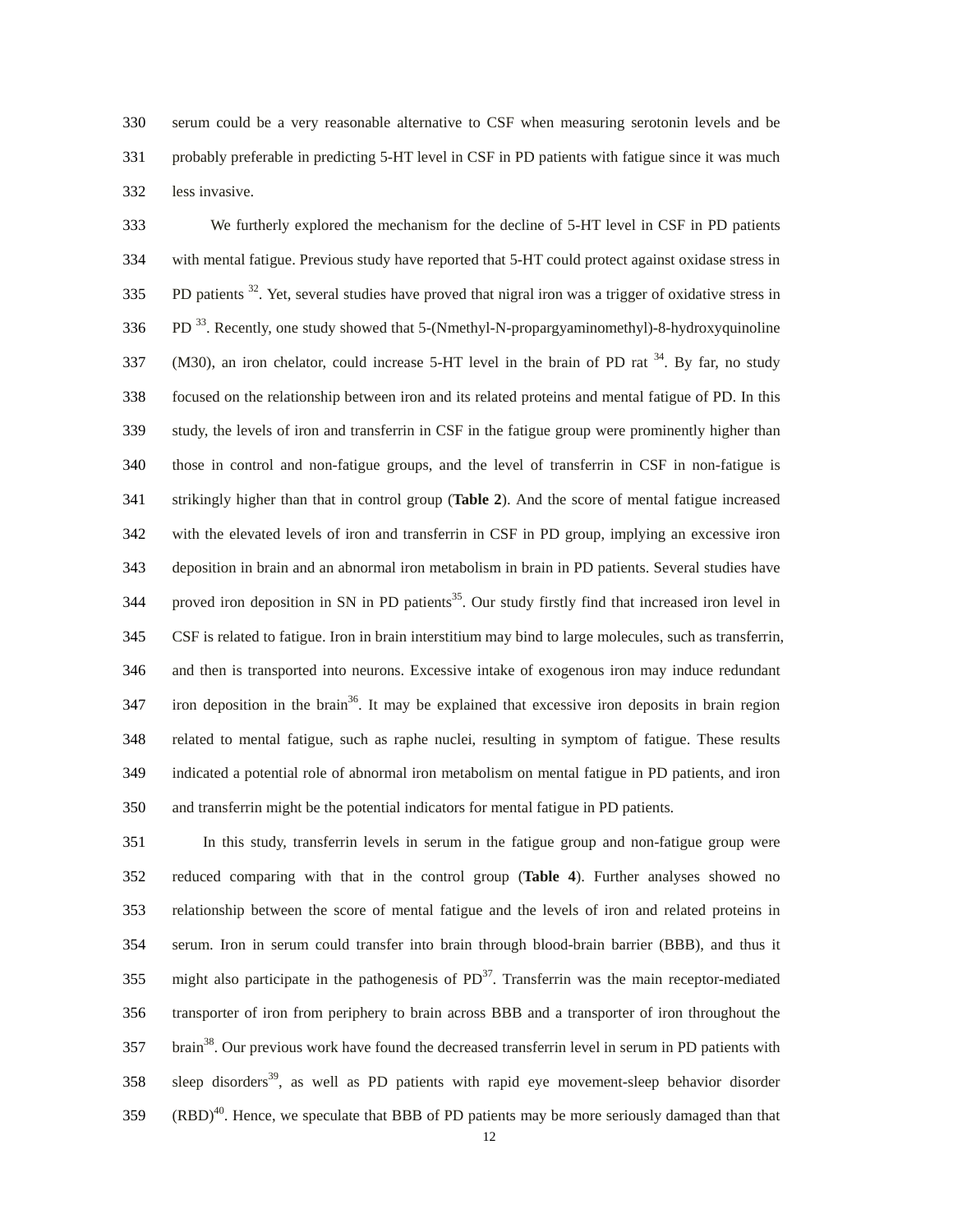360 of control group, allowing the entry of transferrin from periphery to brain enormously, resulting in 361 abnormal iron storage, transportation and accumulation in raphe nuclei and basal ganglia related to 362 fatigue.

363 All PD patients recruited in this study came from the specialized neurodegenerative 364 outpatient clinic in the Department of Neurology and Department of Geriatrics, Beijing Tiantan 365 Hospital, which is the China National Clinical Research Center for Neurological Diseases. In 366 Department of Neurology and Department of Geriatrics, more than 80% patients are from the 367 whole country. Although the patients in this study came from one center, 518 PD patients are from 368 28 out of 32 provinces and municipalities of China, roughly representing PD patients in China.

369 In summary, the frequency of fatigue in PD patients is 58.88%. Fatigue group has more 370 advanced disease stage, severer motor symptoms, including tremor, rigidity, bradykinesia, postural 371 and gait abnormalities, and severer non-motor symptoms, such as anxiety and depression. 372 Decreased 5-HT in CSF is closely associated with mental fatigue in PD patients. The elevated iron 373 and transferrin level in CSF is significantly related to mental fatigue in PD patients which might 374 result from the translocation of transferrin from peripheral system to brain. Overloaded iron may 375 contribute to 5-HT dysfunction in brain related to mental fatigue in PD patients. Thus, 5-HT 376 reuptake inhibitors and iron chelator may serve as novel targets of drug development for mental 377 fatigue of PD.

378 The limitations of this study is that it is a cross-sectional study, therefore, causal 379 relationships between the levels of 5-HT and transferrin in the CSF of PD patients and fatigue 380 could not be determined. The data of PD patients are only from one center, it needs a large, 381 nationwide and multicentric study to further investigate the mechanism of PD fatigue in the future.

- 382 **References**
- 383 1 Barone, P. *et al.* The PRIAMO study: A multicenter assessment of nonmotor symptoms and 384 their impact on quality of life in Parkinson's disease. *Movement disorders : official journal of*  385 *the Movement Disorder Society* **24**, 1641-1649, doi:10.1002/mds.22643 (2009). 386 2 Kluger, B. M. *et al.* Parkinson's disease-related fatigue: A case definition and 387 recommendations for clinical research. *Movement disorders : official journal of the Movement*  388 *Disorder Society* **31**, 625-631, doi:10.1002/mds.26511 (2016). 389 3 Abe, K., Takanashi, M. & Yanagihara, T. Fatigue in patients with Parkinson's disease. 390 *Behavioural neurology* **12**, 103-106 (2000).
- 391 4 van Hilten, J. J. *et al.* Diurnal effects of motor activity and fatigue in Parkinson's disease. 392 *Journal of neurology, neurosurgery, and psychiatry* **56**, 874-877 (1993).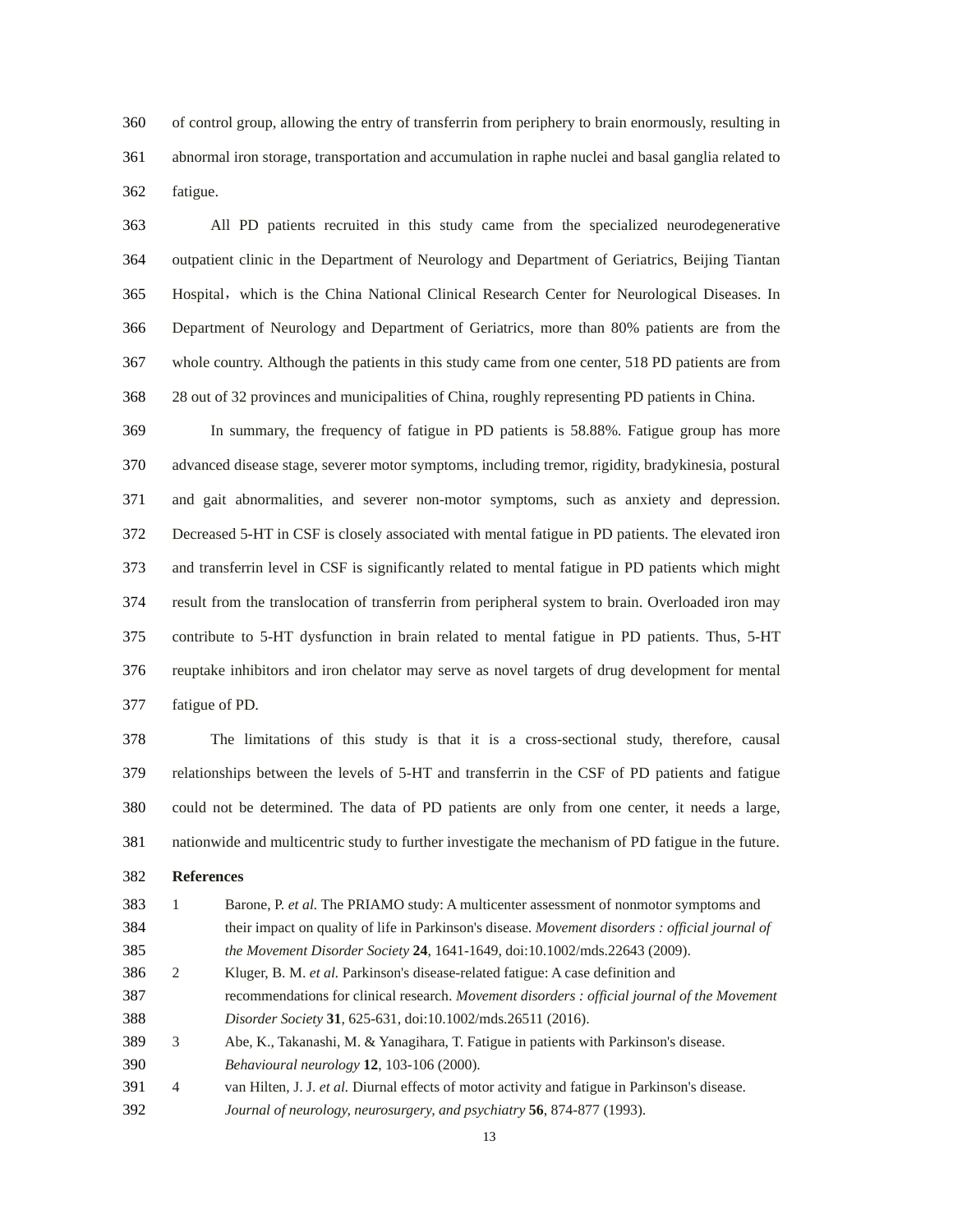| 393 | 5      | Salawu, F. K., Danburam, A. & Olokoba, A. B. Non-motor symptoms of Parkinson's disease:           |
|-----|--------|---------------------------------------------------------------------------------------------------|
| 394 |        | diagnosis and management. Nigerian journal of medicine : journal of the National Association      |
| 395 |        | of Resident Doctors of Nigeria 19, 126-131 (2010).                                                |
| 396 | 6      | Lou, J. S., Kearns, G., Oken, B., Sexton, G. & Nutt, J. Exacerbated physical fatigue and          |
| 397 |        | mental fatigue in Parkinson's disease. Movement disorders : official journal of the Movement      |
| 398 |        | Disorder Society 16, 190-196 (2001).                                                              |
| 399 | $\tau$ | Pavese, N., Metta, V., Bose, S. K., Chaudhuri, K. R. & Brooks, D. J. Fatigue in Parkinson's       |
| 400 |        | disease is linked to striatal and limbic serotonergic dysfunction. Brain : a journal of neurology |
| 401 |        | 133, 3434-3443, doi:10.1093/brain/awq268 (2010).                                                  |
| 402 | $\,8$  | Tsai, C. F. et al. Transcranial color-coded sonography helps differentiation between idiopathic   |
| 403 |        | Parkinson's disease and vascular parkinsonism. Journal of neurology 254, 501-507,                 |
| 404 |        | doi:10.1007/s00415-006-0403-9 (2007).                                                             |
| 405 | 9      | Cosottini, M. et al. MR imaging of the substantia nigra at 7 T enables diagnosis of Parkinson     |
| 406 |        | disease. Radiology 271, 831-838, doi:10.1148/radiol.14131448 (2014).                              |
| 407 | 10     | Mariani, S. et al. Fe and Cu do not differ in Parkinson's disease: a replication study plus       |
| 408 |        | meta-analysis. Neurobiology of aging 34, 632-633, doi:10.1016/j.neurobiolaging.2012.05.015        |
| 409 |        | (2013).                                                                                           |
| 410 | 11     | Borie, C. et al. Association study between iron-related genes polymorphisms and Parkinson's       |
| 411 |        | disease. Journal of neurology 249, 801-804, doi:10.1007/s00415-002-0704-6 (2002).                 |
| 412 | 12     | Foglieni, B. et al. Analysis of ferritin genes in Parkinson disease. Clinical chemistry and       |
| 413 |        | laboratory medicine 45, 1450-1456, doi:10.1515/cclm.2007.307 (2007).                              |
| 414 | 13     | Postuma, R. B. et al. MDS clinical diagnostic criteria for Parkinson's disease. Movement          |
| 415 |        | disorders : official journal of the Movement Disorder Society 30, 1591-1601,                      |
| 416 |        | doi:10.1002/mds.26424 (2015).                                                                     |
| 417 | 14     | Chung, K. F. Use of the Epworth Sleepiness Scale in Chinese patients with obstructive sleep       |
| 418 |        | apnea and normal hospital employees. Journal of psychosomatic research 49, 367-372 (2000).        |
| 419 | 15     | Starkstein, S. E. Apathy in Parkinson's disease: diagnostic and etiological dilemmas.             |
| 420 |        | Movement disorders : official journal of the Movement Disorder Society 27, 174-178,               |
| 421 |        | doi:10.1002/mds.24061 (2012).                                                                     |
| 422 | 16     | Krupp, L. B., LaRocca, N. G., Muir-Nash, J. & Steinberg, A. D. The fatigue severity scale.        |
| 423 |        | Application to patients with multiple sclerosis and systemic lupus erythematosus. Archives of     |
| 424 |        | neurology 46, 1121-1123 (1989).                                                                   |
| 425 | 17     | Chalder, T. et al. Development of a fatigue scale. Journal of psychosomatic research 37,          |
| 426 |        | 147-153 (1993).                                                                                   |
| 427 | 18     | Pont-Sunyer, C. et al. The onset of nonmotor symptoms in Parkinson's disease (the ONSET           |
| 428 |        | PD study). Movement disorders : official journal of the Movement Disorder Society 30,             |
| 429 |        | 229-237, doi:10.1002/mds.26077 (2015).                                                            |
| 430 | 19     | Schrag, A., Horsfall, L., Walters, K., Noyce, A. & Petersen, I. Prediagnostic presentations of    |
| 431 |        | Parkinson's disease in primary care: a case-control study. The Lancet. Neurology 14, 57-64,       |
| 432 |        | doi:10.1016/s1474-4422(14)70287-x (2015).                                                         |
| 433 | $20\,$ | Stocchi, F. et al. Prevalence of fatigue in Parkinson disease and its clinical correlates.        |
| 434 |        | Neurology 83, 215-220, doi:10.1212/wnl.0000000000000587 (2014).                                   |
| 435 | 21     | Berardelli, A. et al. Pathophysiology of pain and fatigue in Parkinson's disease. Parkinsonism    |
| 436 |        | & related disorders 18 Suppl 1, S226-228, doi:10.1016/s1353-8020(11)70069-4 (2012).               |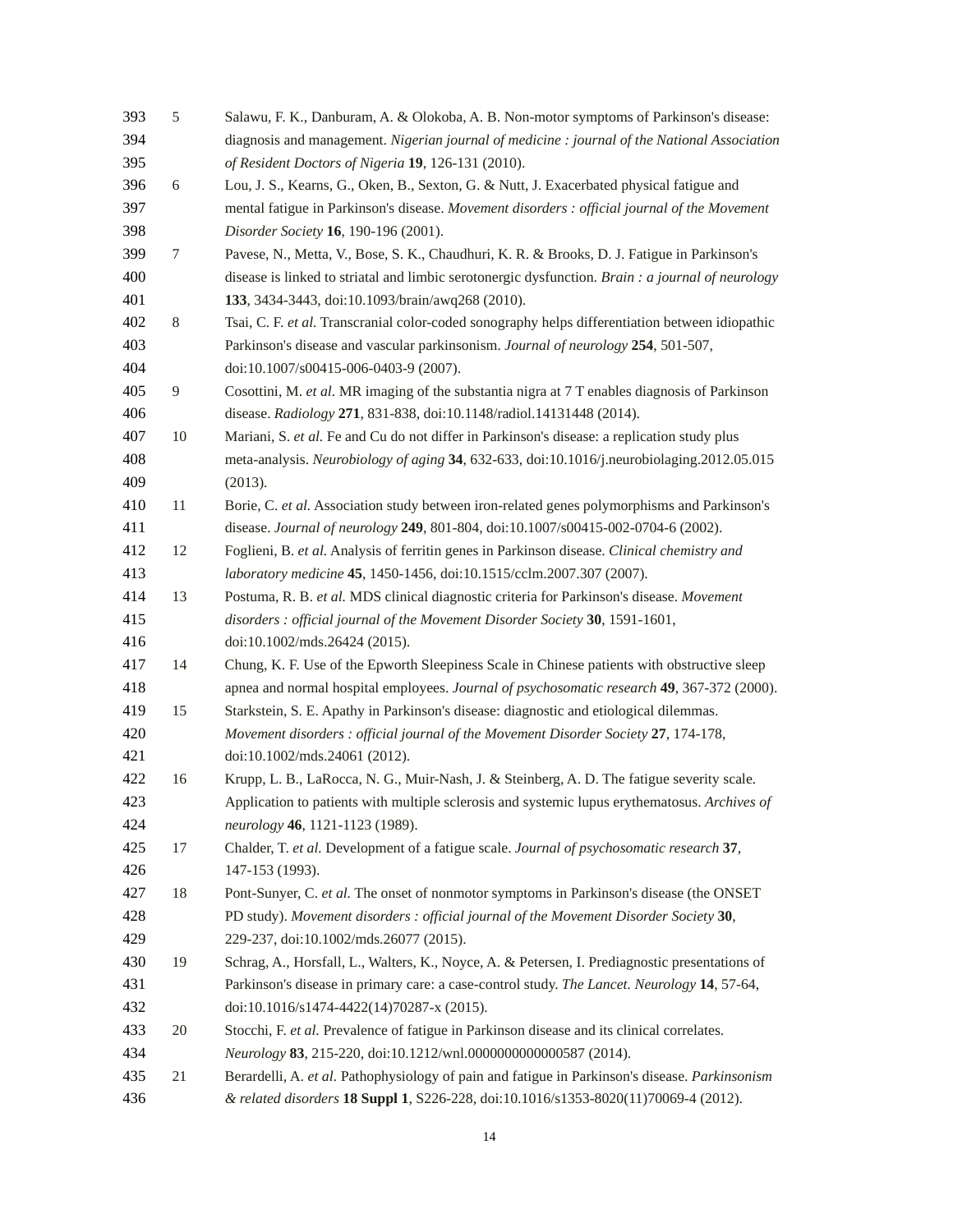| 437 | 22 | Hagell, P. & Brundin, L. Towards an understanding of fatigue in Parkinson disease. Journal of    |
|-----|----|--------------------------------------------------------------------------------------------------|
| 438 |    | neurology, neurosurgery, and psychiatry 80, 489-492, doi:10.1136/jnnp.2008.159772 (2009).        |
| 439 | 23 | Alves, G., Wentzel-Larsen, T. & Larsen, J. P. Is fatigue an independent and persistent           |
| 440 |    | symptom in patients with Parkinson disease? Neurology 63, 1908-1911 (2004).                      |
| 441 | 24 | Dovzhenok, A. & Rubchinsky, L. L. On the origin of tremor in Parkinson's disease. PloS one 7,    |
| 442 |    | e41598, doi:10.1371/journal.pone.0041598 (2012).                                                 |
| 443 | 25 | Chaudhuri, A. & Behan, P. O. Fatigue and basal ganglia. Journal of the neurological sciences     |
| 444 |    | 179, 34-42 (2000).                                                                               |
| 445 | 26 | Politis, M. & Loane, C. Serotonergic dysfunction in Parkinson's disease and its relevance to     |
| 446 |    | disability. The Scientific WorldJournal 11, 1726-1734, doi:10.1100/2011/172893 (2011).           |
| 447 | 27 | Qamhawi, Z. et al. Clinical correlates of raphe serotonergic dysfunction in early Parkinson's    |
| 448 |    | disease. Brain: a journal of neurology 138, 2964-2973, doi:10.1093/brain/awv215 (2015).          |
| 449 | 28 | Braak, H., Rub, U., Gai, W. P. & Del Tredici, K. Idiopathic Parkinson's disease: possible        |
| 450 |    | routes by which vulnerable neuronal types may be subject to neuroinvasion by an unknown          |
| 451 |    | pathogen. J Neural Transm 110, 517-536, doi:10.1007/s00702-002-0808-2 (2003).                    |
| 452 | 29 | Molliver, M. E. Serotonergic neuronal systems: what their anatomic organization tells us         |
| 453 |    | about function. Journal of clinical psychopharmacology 7, 3s-23s (1987).                         |
| 454 | 30 | Kish, S. J. et al. Preferential loss of serotonin markers in caudate versus putamen in           |
| 455 |    | Parkinson's disease. Brain: a journal of neurology 131, 120-131, doi:10.1093/brain/awm239        |
| 456 |    | (2008).                                                                                          |
| 457 | 31 | Audhya, T., Adams, J. B. & Johansen, L. Correlation of serotonin levels in CSF, platelets,       |
| 458 |    | plasma, and urine. Biochimica et biophysica acta 1820, 1496-1501,                                |
| 459 |    | doi:10.1016/j.bbagen.2012.05.012 (2012).                                                         |
| 460 | 32 | Kuruvilla, K. P., Nandhu, M. S., Paul, J. & Paulose, C. S. Oxidative stress mediated neuronal    |
| 461 |    | damage in the corpus striatum of 6-hydroxydopamine lesioned Parkinson's rats:                    |
| 462 |    | neuroprotection by serotonin, GABA and bone marrow cells supplementation. Journal of the         |
| 463 |    | neurological sciences 331, 31-37, doi:10.1016/j.jns.2013.04.020 (2013).                          |
| 464 | 33 | Medeiros, M. S. et al. Iron and Oxidative Stress in Parkinson's Disease: An Observational        |
| 465 |    | Study of Injury Biomarkers. PloS one 11, e0146129, doi:10.1371/journal.pone.0146129              |
| 466 |    | (2016).                                                                                          |
| 467 | 34 | Gal, S., Zheng, H., Fridkin, M. & Youdim, M. B. Novel multifunctional neuroprotective iron       |
| 468 |    | chelator-monoamine oxidase inhibitor drugs for neurodegenerative diseases. In vivo selective     |
| 469 |    | brain monoamine oxidase inhibition and prevention of MPTP-induced striatal dopamine              |
| 470 |    | depletion. Journal of neurochemistry 95, 79-88, doi:10.1111/j.1471-4159.2005.03341.x             |
| 471 |    | (2005).                                                                                          |
| 472 | 35 | Hirsch, E. C., Brandel, J. P., Galle, P., Javoy-Agid, F. & Agid, Y. Iron and aluminum increase   |
| 473 |    | in the substantia nigra of patients with Parkinson's disease: an X-ray microanalysis. Journal of |
| 474 |    | neurochemistry 56, 446-451 (1991).                                                               |
| 475 | 36 | Powers, K. M. et al. Dietary fats, cholesterol and iron as risk factors for Parkinson's disease. |
| 476 |    | Parkinsonism & related disorders 15, 47-52, doi:10.1016/j.parkreldis.2008.03.002 (2009).         |
| 477 | 37 | Logroscino, G. et al. Altered systemic iron metabolism in Parkinson's disease. Neurology 49,     |
| 478 |    | 714-717 (1997).                                                                                  |
| 479 | 38 | Rhodes, S. L. et al. Pooled analysis of iron-related genes in Parkinson's disease: association   |
| 480 |    | with transferrin. Neurobiology of disease 62, 172-178, doi:10.1016/j.nbd.2013.09.019 (2014).     |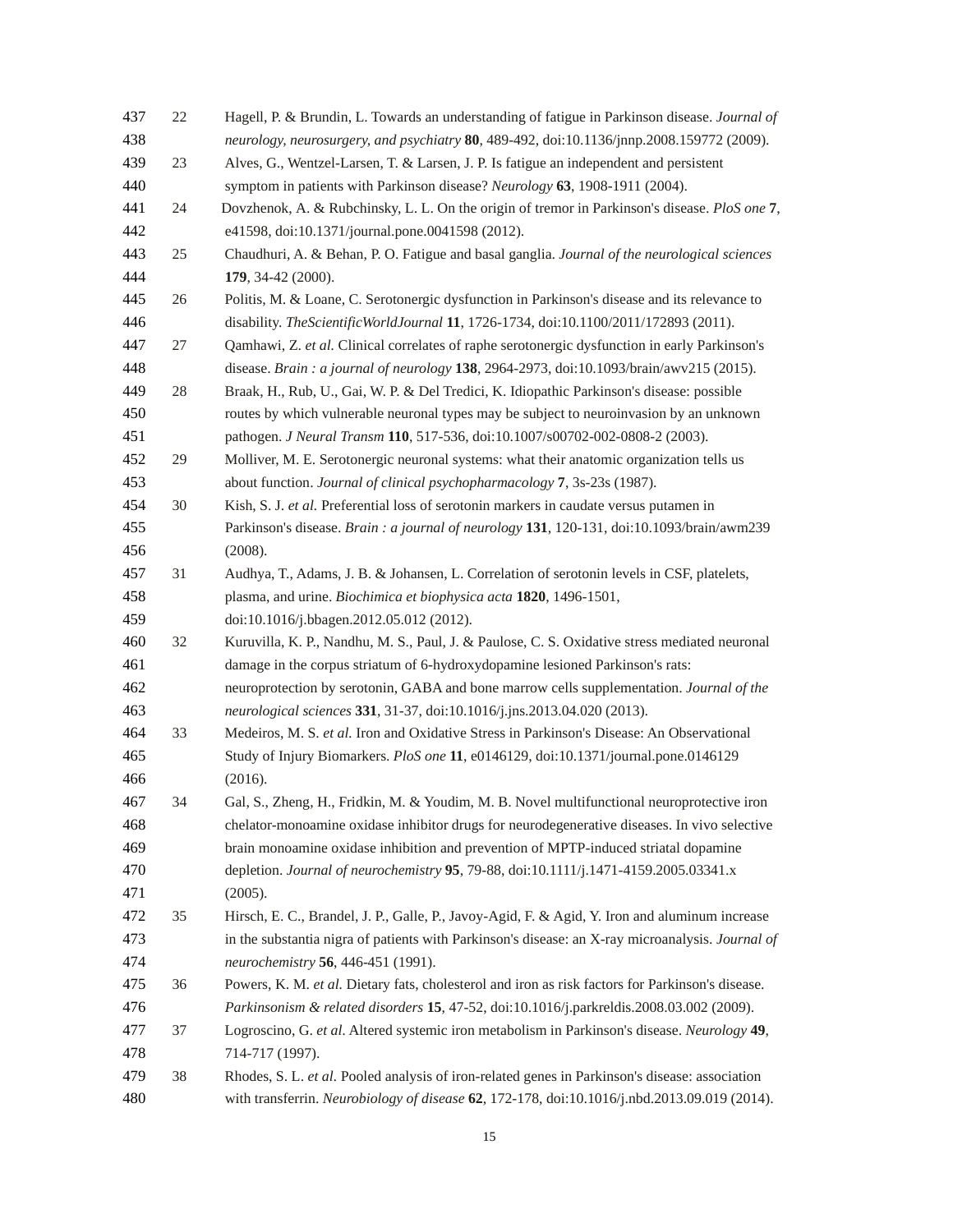481 39 Yu, S. Y. *et al.* Sleep disorders in Parkinson's disease: clinical features, iron metabolism and 482 related mechanism. *PloS one* **8**, e82924, doi:10.1371/journal.pone.0082924 (2013). 483 40 Hu, Y. *et al.* Investigation on Abnormal Iron Metabolism and Related Inflammation in 484 Parkinson Disease Patients with Probable RBD. *PloS one* **10**, e0138997, 485 doi:10.1371/journal.pone.0138997 (2015). 486 487 488

| 489 | Table 1 Demographics information, motor and non-motor symptoms in non-fatigue and fatigue groups |                       |                       |            |  |  |  |
|-----|--------------------------------------------------------------------------------------------------|-----------------------|-----------------------|------------|--|--|--|
|     |                                                                                                  | Non-fatigue group     | Fatigue group         | P<br>value |  |  |  |
|     |                                                                                                  | $(213 \text{ cases})$ | $(305 \text{ cases})$ |            |  |  |  |
|     | Age                                                                                              | $60.85 \pm 10.44$     | $61.73 \pm 10.07$     | 0.89       |  |  |  |
|     | Male/Total [cases/total (%)]                                                                     | 108/213 (50.70%)      | 162/305 (53.11%)      | 0.79       |  |  |  |
|     | Disease duration [years, median (quartile)]                                                      | $2.00(1.00-4.00)$     | $3.00(1.00-6.00)$     | 0.23       |  |  |  |
|     | Hoehn-Yahr stage [stage, mean $\pm$ SD]                                                          | $1.80 \pm 0.72$       | $2.19 \pm 0.83$       | $0.01*$    |  |  |  |
|     | Levodopa equivalent dose(mg, mean $\pm SD$ )                                                     | $319.13 \pm 107.98$   | 322.79 ± 113.54       | 0.72       |  |  |  |
|     | UPDRS III [points, median (quartile)]                                                            | $18.00(11.50-25.50)$  | 27.50(19.00~36.00)    | $0.00**$   |  |  |  |
|     | Tremor                                                                                           | $3.00(2.00-6.00)$     | $5.00(2.00-8.00)$     | $0.02*$    |  |  |  |
|     | Rigidity                                                                                         | 3.00 $(1.00 - 6.00)$  | $5.00(2.00-8.00)$     | $0.00**$   |  |  |  |
|     | Bradykinesia                                                                                     | $2.50(1.75-4.00)$     | $4.00(2.00-6.00)$     | $0.00**$   |  |  |  |
|     | Postural and gait abnormalities                                                                  | 7.00(4.00~12.00)      | 11.00(6.00~16.00)     | $0.00**$   |  |  |  |
|     | Mental fatigue [points, median (quartile)]                                                       | $4.00(2.00-6.00)$     | $7.00(6.00-8.00)$     | $0.00**$   |  |  |  |
|     | Total fatigue [points, median (quartile)]                                                        | 6.00(4.00~9.00)       | 11.00(9.00~13.00)     | $0.00**$   |  |  |  |
|     | HAMA[scores, median (quartile)]                                                                  | 5.00(2.00~9.00)       | 11.00(6.00~18.00)     | $0.00**$   |  |  |  |
|     | HAMD[scores, median (quartile)]                                                                  | 5.00(3.00~11.00)      | 15.00(8.00~20.00)     | $0.00**$   |  |  |  |
|     | $MMSE$ [scores, mean $\pm$ SD]                                                                   | $26.93 \pm 3.61$      | $26.37 \pm 3.33$      | 0.78       |  |  |  |
|     | $PSQI$ [scores, mean $\pm$ SD]                                                                   | $7.12 \pm 3.00$       | $8.64{\pm}4.74$       | 0.21       |  |  |  |

490 HAMD=Hamilton Depression Scale (24 items); HAMA=Hamilton Anxiety Scale (14 items); UPDRS =Unified Parkinson's Disease

492 MMSE=mini-mental state examination; PSQI= Pittsburgh Sleep Quality Index. \*: P<0.05, \*\* P<0.01.

- 493
- 494

495

496

### 497 **Table 2 The levels of 5-HT, iron and metabolism-related proteins in CSF among control, non-fatigue and fatigue groups**

| ۰,<br>۰,<br>٠ |
|---------------|
|---------------|

| Control group | Non-fatigue group    | Fatigue group        | Þ | D٦  | D. |
|---------------|----------------------|----------------------|---|-----|----|
| (29 cases)    | $(59 \text{ cases})$ | $(63 \text{ cases})$ |   | . . |    |

**Neurotransmitters** 

<sup>491</sup> Rating Scale;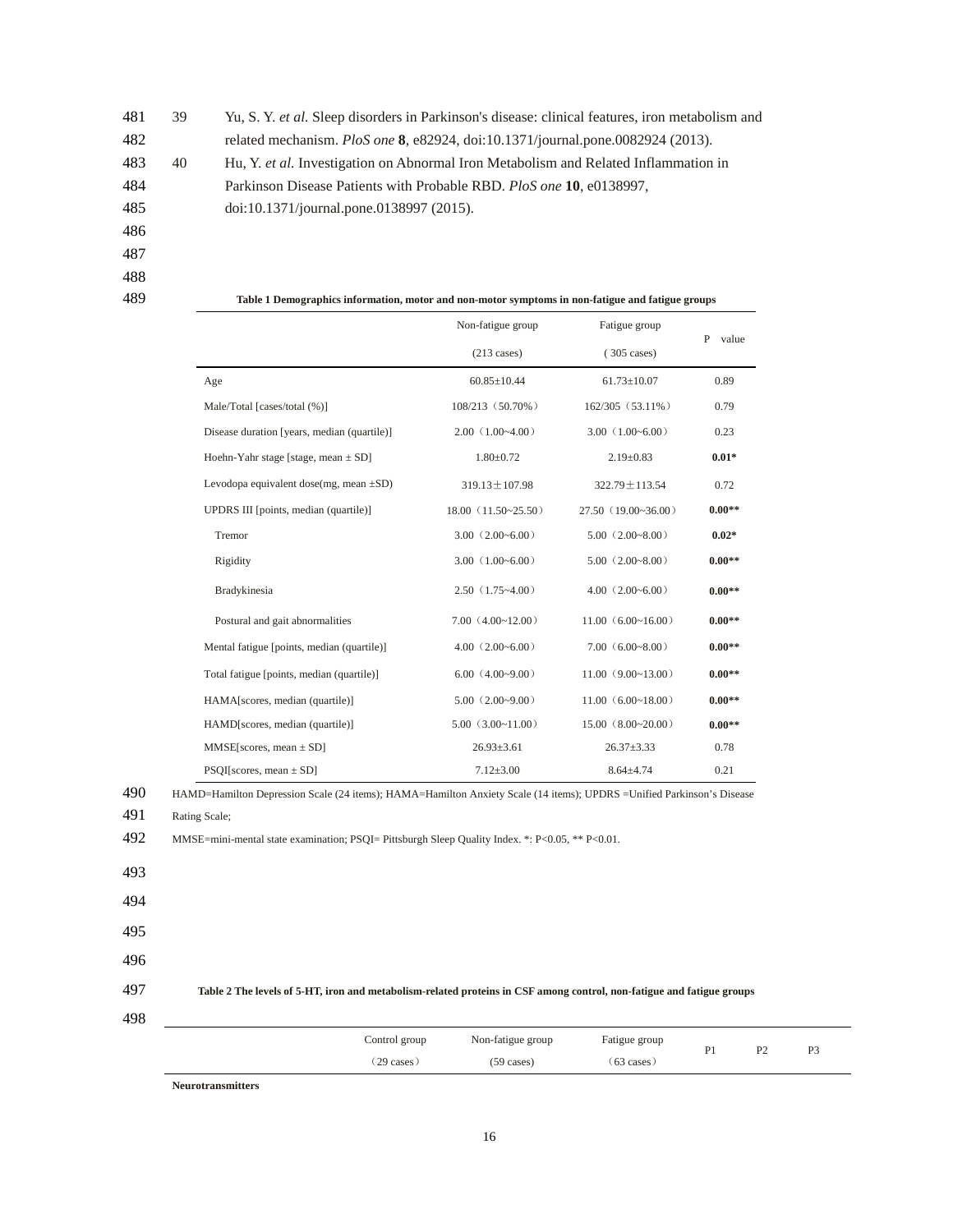|                                 | 5-HT [ng/mL, median                                                                                                                                       | 10.617                     | 8.934                      | 5.546 (4.312~338.01)            | 0.094     |           | $0.000**$ |  |  |
|---------------------------------|-----------------------------------------------------------------------------------------------------------------------------------------------------------|----------------------------|----------------------------|---------------------------------|-----------|-----------|-----------|--|--|
|                                 | (quartile)]                                                                                                                                               | $(5.732 - 115.828)$        | $(4.421 - 107.512)$        |                                 |           | $0.000**$ |           |  |  |
|                                 | Iron and metabolism-related                                                                                                                               |                            |                            |                                 |           |           |           |  |  |
|                                 | proteins                                                                                                                                                  |                            |                            |                                 |           |           |           |  |  |
|                                 | Iron [nmol/mL, median                                                                                                                                     | $0.380$ $(0.263 - 0.612)$  | $0.411(0.261 - 0.8254)$    | $0.632$ $(0.321 - 0.845)$       | 0.354     | $0.000**$ | $0.004**$ |  |  |
|                                 | (quartile)]                                                                                                                                               |                            |                            |                                 |           |           |           |  |  |
|                                 | Transferrin [ug/ml, median<br>(quartile)]                                                                                                                 | $0.079$ $(0.062 - 0.083)$  | $0.104$ $(0.084 - 0.123)$  | $0.192$ $(0.073 - 0.214)$       | $0.001**$ | $0.000**$ | $0.003**$ |  |  |
|                                 | Lactoferrin [ug/ml, mean $\pm SD$ ]                                                                                                                       | 148.471±65.153             | 138.822±61.371             | 134.295±53.764                  | 0.231     | 0.114     | 0.614     |  |  |
|                                 | Ferritin [ng/ml, median<br>(quartile)]                                                                                                                    | $5.291$ $(2.592 - 20.723)$ | $5.771(3.043 \sim 14.221)$ | $5.854$ $(3.632 \times 17.231)$ | 0.783     | 0.63      | 0.853     |  |  |
| 499<br>500<br>501<br>502<br>503 | 5-HT=serotonin;P1: non-fatigue group vs. control group; P2: fatigue group vs. control group, P3: non-fatigue group vs. fatigue group.<br>$*$ $P < 0.01$ . |                            |                            |                                 |           |           |           |  |  |
| 504<br>505<br>506               | Table 3<br>Correlation between the levels of 5-HT and transferrin in CSF in PD patients                                                                   |                            |                            |                                 |           |           |           |  |  |
|                                 | Neurotransmitters (ng/mL)                                                                                                                                 | Iron and related proteins  |                            |                                 |           | P value   |           |  |  |
|                                 | $5-HT$                                                                                                                                                    |                            | transferrin                | $-0.492$                        |           | $0.008**$ |           |  |  |
| 507                             |                                                                                                                                                           | 5-HT=serotonin;**P<0.01.   |                            |                                 |           |           |           |  |  |
| 508                             |                                                                                                                                                           |                            |                            |                                 |           |           |           |  |  |

# 509 **Table 4 The levels of 5-HT, iron and metabolism-related proteins in serum among control, non-fatigue and fatigue groups**

510

|                                     | Control group              | Non-fatigue group           | Fatigue group                 | P1        |           | P <sub>3</sub> |
|-------------------------------------|----------------------------|-----------------------------|-------------------------------|-----------|-----------|----------------|
|                                     | $(29 \text{ cases})$       | $(125 \text{ cases})$       | $(145 \text{ cases})$         |           |           |                |
| <b>Neurotransmitters</b>            |                            |                             |                               |           |           |                |
|                                     | 415.812                    | 217.323                     | 230.619                       |           | $0.000**$ | 0.635          |
| 5-HT [ng/mL, median (quartile)]     | $(319.142 \times 522.327)$ | $(126.017 - 289.543)$       | $(135.815 - 305.719)$         | $0.001**$ |           |                |
| Iron and metabolism-related         |                            |                             |                               |           |           |                |
| proteins                            |                            |                             |                               |           |           |                |
| Iron [nmol/ml, mean $\pm$ SD]       | $3.322$ $(2.624 - 4.861)$  | $3.011(2.113-4.324)$        | $3.121 (2.871 - 4.434)$       | 0.259     | 0.382     | 0.624          |
| Transferrin [ug/ml , median]        | $0.145(0.177-0.564)$       | $0.089$ $(0.069 - 0.094)$   | $0.076$ $(0.066 - 0.084)$     | $0.000**$ | $0.000**$ | 0.023          |
| (quartile)]                         |                            |                             |                               |           |           |                |
| Lactoferrin [ug/ml, median          | 51.591                     | 51.711 (47.282~88.894)      | $50.882$ $(44.981 - 87.805)$  | 0.768     | 0.456     | 0.647          |
| (quartile)]                         | $(45.214 - 86.022)$        |                             |                               |           |           |                |
|                                     | 16.775                     | $15.772$ $(7.043 - 41.223)$ | $16.401(7.455 \times 43.742)$ | 0.701     | 0.816     | 0.984          |
| Ferritin [ng/ml, median (quartile)] | $(6.241 - 48.983)$         |                             |                               |           |           |                |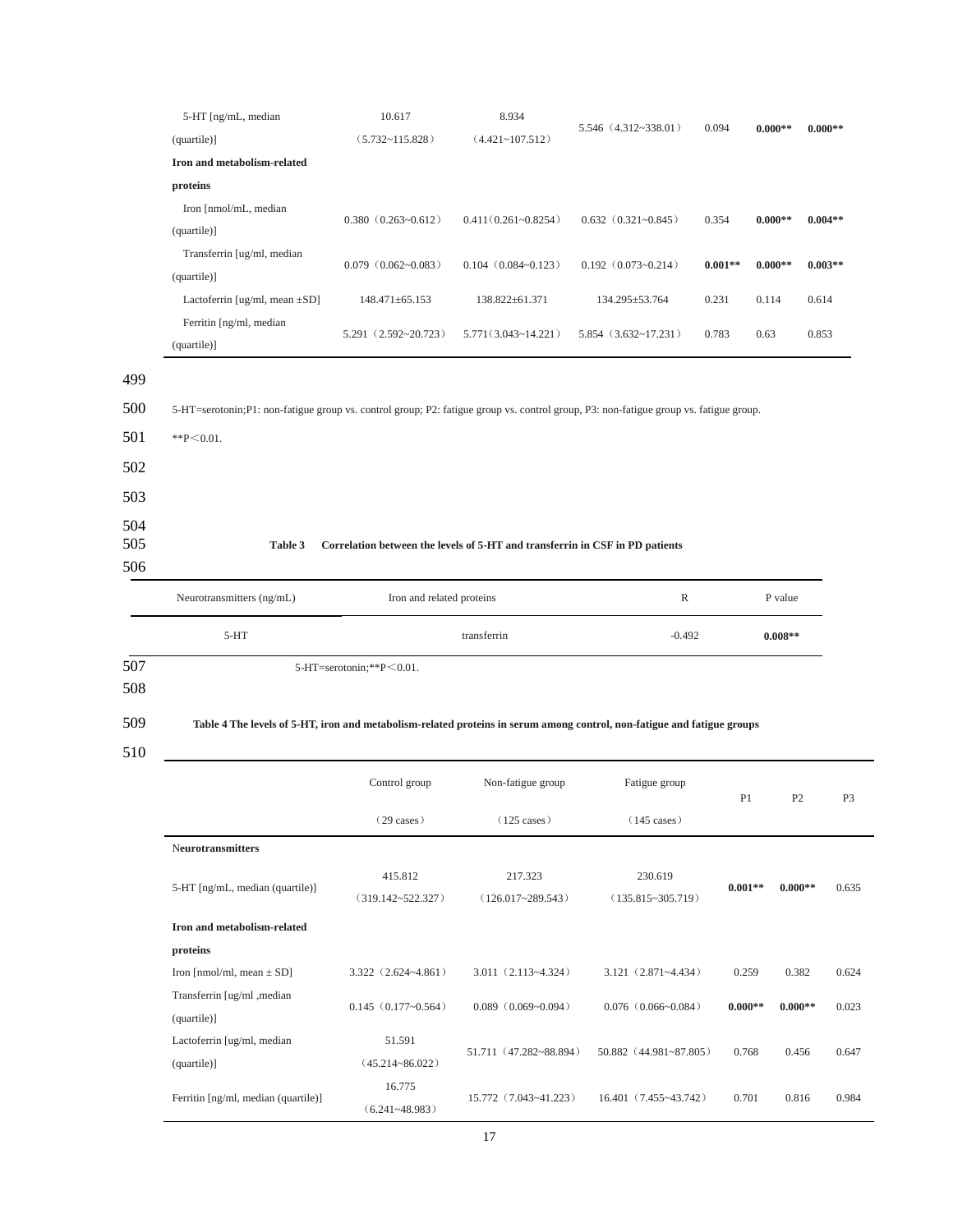511 5-HT=serotonin;P1: non-fatigue group vs. control group; P2: fatigue group vs. control group, P3: non-fatigue group vs. fatigue group.

- 512 \*\* P< 0.01.
- 513

### 514 **Acknowledgements:**

515 This work is supported by the National Key Basic Research Program of China (2011CB504100); 516 the National Natural Science Foundation of China (81571229, 81071015, 30770745), Key Project 517 of Beijing Natural Science Foundation (B) (kz201610025030), Key Project of Beijing Natural 518 Science Foundation, China (4161004), the Natural Science Foundation of Beijing, China 519 (7082032), National Key Technology Research and Development Program of the Ministry of 520 Science and Technology of China (2013BAI09B03), The project of Beijing Institute for Brain 521 Disorders(BIBD-PXM2013\_014226\_07\_000084), High Level Technical Personnel Training 522 Project of Beijing Health System, China (2009-3-26), The Project of Construction of Innovative 523 Teams and Teacher Career Development for Universities and Colleges Under Beijing 524 Municipality (IDHT20140514), Capital Clinical Characteristic Application Research 525 (Z121107001012161), the Beijing Healthcare Research Project, China (JING-15-2, JING-15-3), 526 Excellent Personnel Training Project of Beijing, China (20071D0300400076), Important National 527 Science & Technology Specific Projects (2011ZX09102-003-01), Key Project of National Natural 528 Science Foundation of China (81030062), Key Project of Beijing Natural Science Foundation, 529 China (kz200910025001) and Basic-Clinical Research Cooperation Funding of Capital Medical 530 University (10JL49, 14JL15, 2015-JL-PT-X04), Youth Research Fund, Beijing Tiantan Hospital, 531 Capital Medical University, China (2014-YQN-YS-18, 2015-YQN-05, 2015-YQN-14,

532 2015-YQN-15, 2015-YQN-17).

### 533 **Author contributions:**

- 534 Lijun Zuo: drafting/revising the manuscript, study concept or design, analysis or interpretation of
- 535 data, accepts responsibility for conduct of research and will give final approval, acquisition of data,
- 536 statistical analysis.
- 537 Shu-Yang: study concept or design, accepts responsibility for conduct of research and will give
- 538 final approval, acquisition of data.
- 539 Yang HU: study concept or design, accepts responsibility for conduct of research and will give
- 540 final approval, acquisition of data.
- 541 Fang WANG: study concept or design, accepts responsibility for conduct of research and will give
- 542 final approval, acquisition of data.
- 543 Ying-Shan PIAO: study concept or design, accepts responsibility for conduct of research and will
- 544 give final approval, acquisition of data.
- 545 Teng-Hong LIAN: study concept or design, accepts responsibility for conduct of research and will
- 546 give final approval, acquisition of data.
- 547 Qiu-Jin YU: study concept or design, accepts responsibility for conduct of research and will give 548 final approval, acquisition of data.
- 549 Rui-Dan WANG: study concept or design, accepts responsibility for conduct of research and will
- 550 give final approval, acquisition of data.